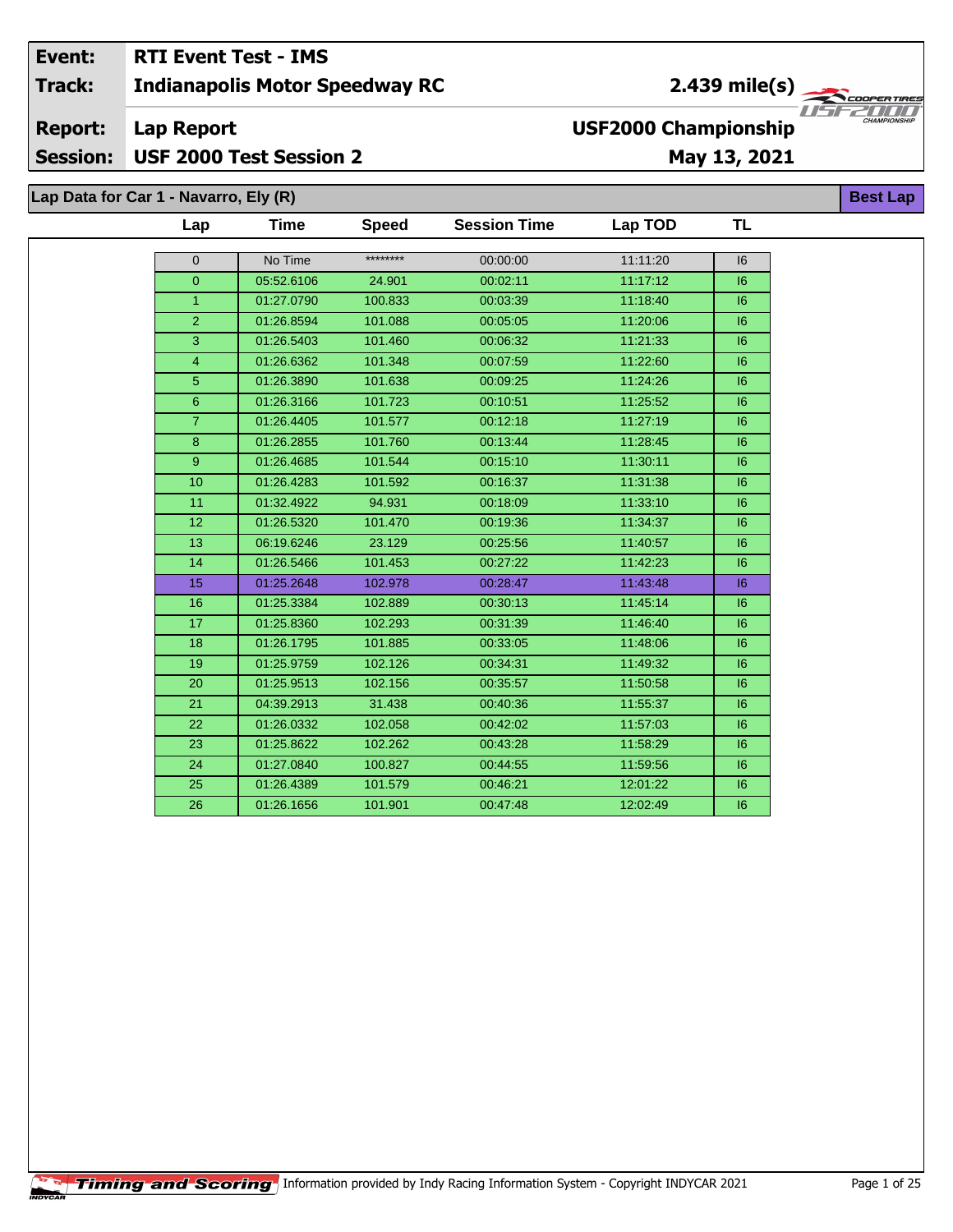#### Event: **RTI Event Test - IMS** 2.439 mile(s) Track: **Indianapolis Motor Speedway RC Report: USF2000 Championship Lap Report Session:** USF 2000 Test Session 2 May 13, 2021

## Lap Data for Car 10 - Siegel, Nolan

| Lap             | <b>Time</b> | <b>Speed</b> | <b>Session Time</b> | Lap TOD  | <b>TL</b> |
|-----------------|-------------|--------------|---------------------|----------|-----------|
| $\mathbf{0}$    | No Time     | ********     | 00:00:00            | 11:11:21 | 6         |
| $\overline{0}$  | 05:46.3911  | 25.348       | 00:02:07            | 11:17:08 | 6         |
| $\mathbf{1}$    | 01:26.5030  | 101.504      | 00:03:33            | 11:18:34 | 6         |
| $\overline{2}$  | 01:26.8484  | 101.100      | 00:05:00            | 11:20:01 | 6         |
| 3               | 01:26.0589  | 102.028      | 00:06:26            | 11:21:27 | 6         |
| $\overline{4}$  | 01:30.6302  | 96.882       | 00:07:57            | 11:22:58 | 6         |
| 5               | 01:25.8204  | 102.311      | 00:09:23            | 11:24:24 | 6         |
| $6\overline{6}$ | 01:25.8756  | 102.246      | 00:10:48            | 11:25:49 | 6         |
| $\overline{7}$  | 01:25.7973  | 102.339      | 00:12:14            | 11:27:15 | 6         |
| 8               | 01:25.7880  | 102.350      | 00:13:40            | 11:28:41 | 6         |
| 9               | 01:25.6740  | 102.486      | 00:15:06            | 11:30:07 | 6         |
| 10 <sub>1</sub> | 01:25.8731  | 102.249      | 00:16:32            | 11:31:33 | 6         |
| 11              | 01:25.8464  | 102.280      | 00:17:57            | 11:32:58 | 6         |
| 12 <sup>°</sup> | 01:26.2238  | 101.833      | 00:19:24            | 11:34:25 | 6         |
| 13              | 07:22.0308  | 19.864       | 00:26:46            | 11:41:47 | 16        |
| 14              | 01:28.2955  | 99.443       | 00:28:14            | 11:43:15 | 6         |
| 15              | 01:25.1208  | 103.152      | 00:29:39            | 11:44:40 | 6         |
| 16              | 01:24.8910  | 103.431      | 00:31:04            | 11:46:05 | 6         |
| 17              | 01:24.9729  | 103.332      | 00:32:29            | 11:47:30 | 6         |
| 18              | 01:25.1921  | 103.066      | 00:33:54            | 11:48:55 | 6         |
| 19              | 01:25.5680  | 102.613      | 00:35:20            | 11:50:21 | 6         |
| 20              | 05:11.3930  | 28.197       | 00:40:31            | 11:55:32 | 6         |
| 21              | 01:25.9805  | 102.121      | 00:41:57            | 11:56:58 | 6         |
| 22              | 01:25.5783  | 102.601      | 00:43:23            | 11:58:24 | 6         |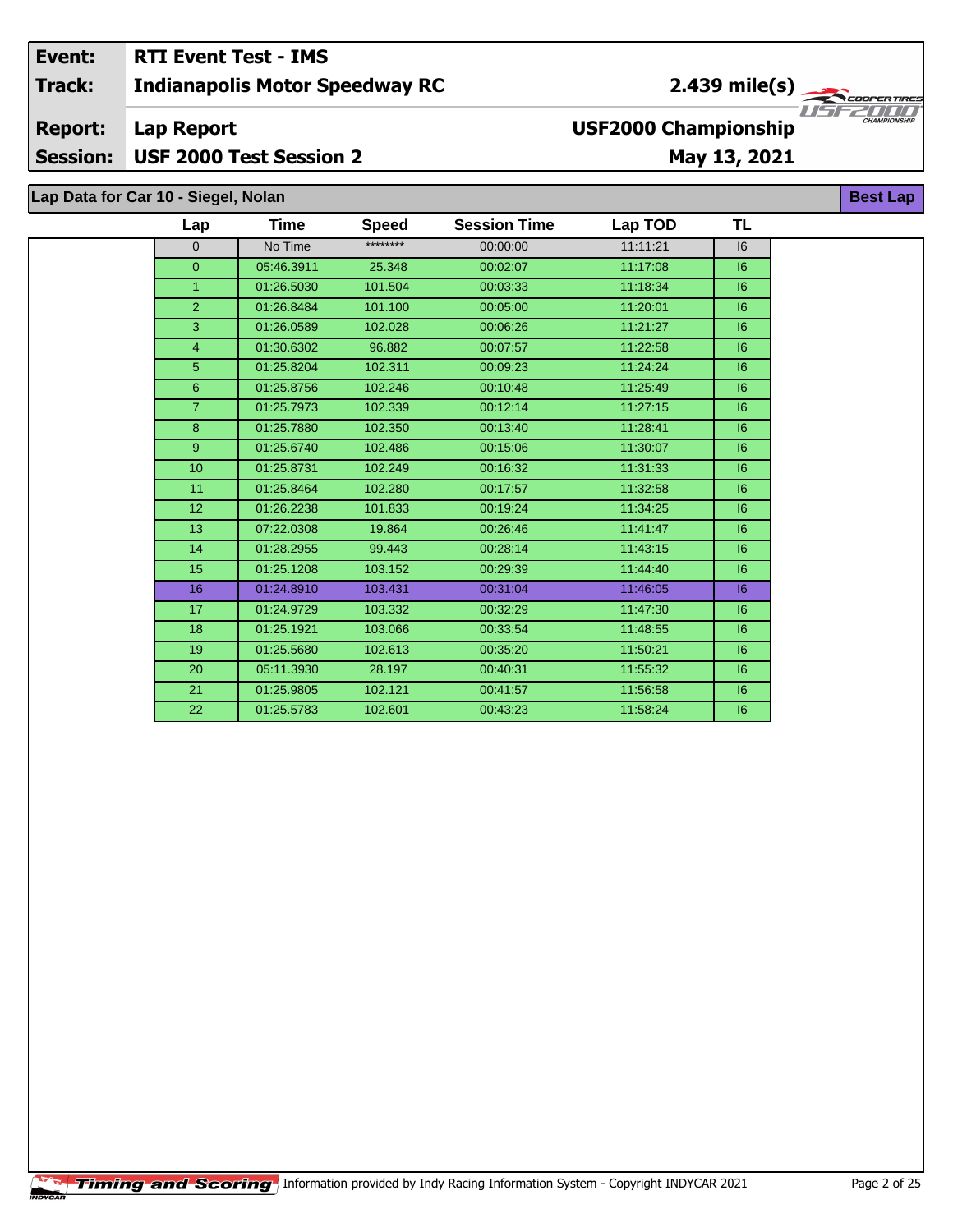#### Event: **RTI Event Test - IMS**  $2.439$  mile(s) **Indianapolis Motor Speedway RC Track:** ER TIR USFZUU **Report: Lap Report USF2000 Championship** USF 2000 Test Session 2 **Session:** May 13, 2021 Lap Data for Car 11 - Campbell, Prescott **Best Lap**

| Lap             | <b>Time</b> | <b>Speed</b> | <b>Session Time</b> | Lap TOD  | <b>TL</b> |
|-----------------|-------------|--------------|---------------------|----------|-----------|
| 0               | No Time     | ********     | 00:00:00            | 11:11:24 | 16        |
| $\overline{0}$  | 05:42.9400  | 25.603       | 00:02:06            | 11:17:07 | 6         |
| $\mathbf{1}$    | 01:26.6150  | 101.373      | 00:03:33            | 11:18:34 | 6         |
| $\overline{2}$  | 01:26.1664  | 101.901      | 00:04:59            | 11:19:60 | 6         |
| 3               | 01:26.1314  | 101.942      | 00:06:25            | 11:21:26 | 16        |
| 4               | 01:26.1105  | 101.967      | 00:07:51            | 11:22:52 | 16        |
| 5               | 01:26.0820  | 102.000      | 00:09:17            | 11:24:18 | 6         |
| $6\phantom{1}$  | 01:26.4066  | 101.617      | 00:10:44            | 11:25:45 | 6         |
| $\overline{7}$  | 01:26.1788  | 101.886      | 00:12:10            | 11:27:11 | 16        |
| 8               | 01:26.8567  | 101.091      | 00:13:37            | 11:28:38 | 6         |
| 9               | 01:26.6400  | 101.343      | 00:15:03            | 11:30:04 | 6         |
| 10              | 01:26.7192  | 101.251      | 00:16:30            | 11:31:31 | 6         |
| 11              | 01:26.8338  | 101.117      | 00:17:57            | 11:32:58 | 6         |
| 12 <sup>°</sup> | 01:26.4352  | 101.584      | 00:19:23            | 11:34:24 | 6         |
| 13              | 06:21.6007  | 23.009       | 00:25:45            | 11:40:46 | 16        |
| 14              | 01:27.9116  | 99.878       | 00:27:13            | 11:42:14 | 6         |
| 15              | 01:25.2271  | 103.024      | 00:28:38            | 11:43:39 | 6         |
| 16              | 01:25.2444  | 103.003      | 00:30:03            | 11:45:04 | 6         |
| 17              | 01:27.0342  | 100.884      | 00:31:30            | 11:46:31 | 6         |
| 18              | 01:25.7286  | 102.421      | 00:32:56            | 11:47:57 | 6         |
| 19              | 01:26.1087  | 101.969      | 00:34:22            | 11:49:23 | 6         |
| 20              | 01:26.4531  | 101.563      | 00:35:49            | 11:50:50 | 16        |
| 21              | 06:27.0137  | 22.688       | 00:42:16            | 11:57:17 | 16        |
| 22              | 01:25.9928  | 102.106      | 00:43:42            | 11:58:43 | 6         |
| 23              | 01:25.9690  | 102.134      | 00:45:08            | 12:00:09 | 6         |
| 24              | 01:26.0947  | 101.985      | 00:46:34            | 12:01:35 | 16        |
| 25              | 01:26.1746  | 101.891      | 00:47:60            | 12:03:01 | 6         |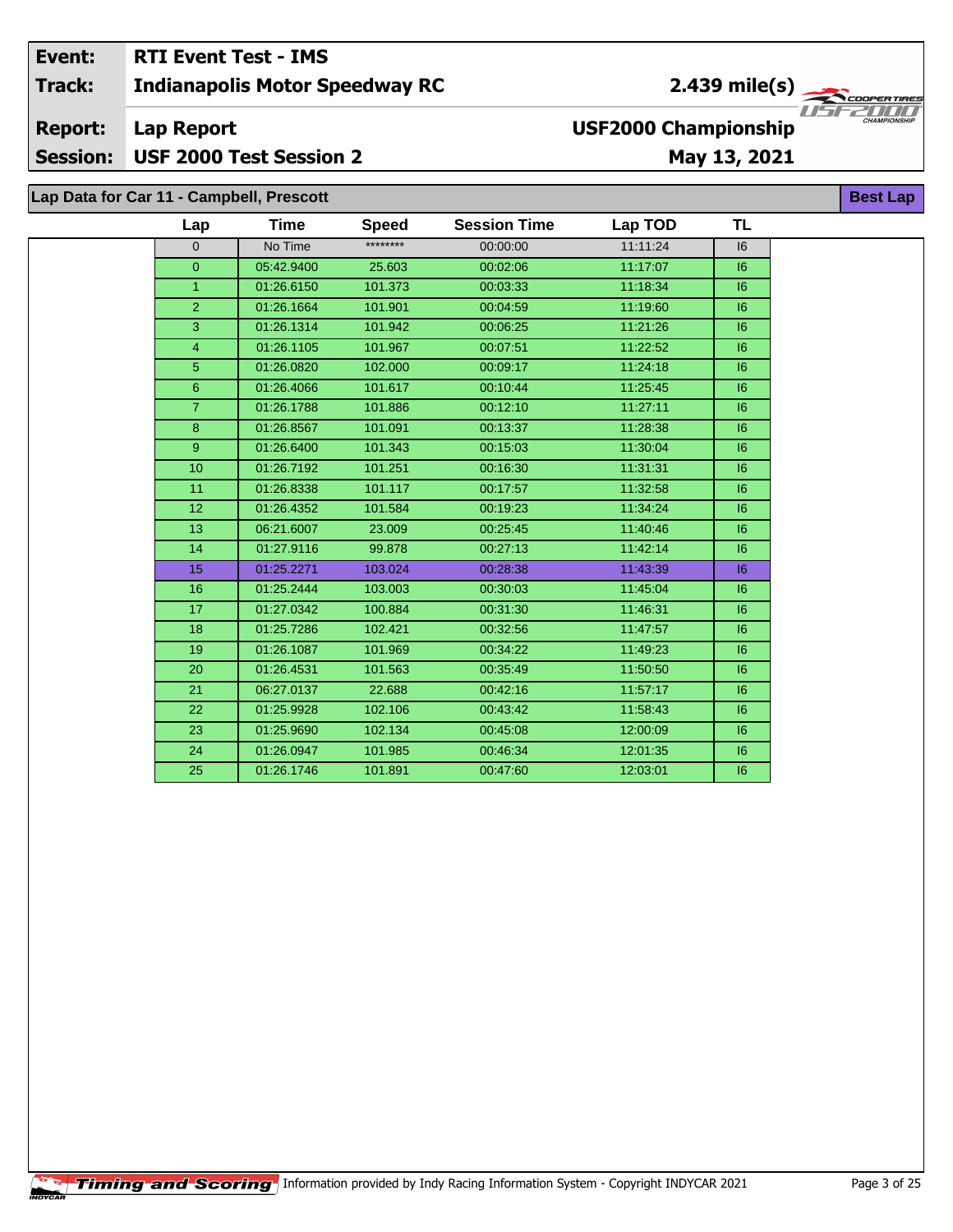#### Event: **RTI Event Test - IMS Indianapolis Motor Speedway RC Track: Report: Lap Report USF2000 Championship**

#### **Session:** USF 2000 Test Session 2

## May 13, 2021

Lap Data for Car 12 - Porto, Kiko

| Lap              | Time       | <b>Speed</b> | <b>Session Time</b> | Lap TOD  | <b>TL</b> |  |
|------------------|------------|--------------|---------------------|----------|-----------|--|
| $\overline{0}$   | No Time    | ********     | 00:00:00            | 11:11:23 | 6         |  |
| $\overline{0}$   | 05:41.0276 | 25.747       | 00:02:03            | 11:17:04 | 6         |  |
| $\overline{1}$   | 01:25.7365 | 102.411      | 00:03:29            | 11:18:30 | 6         |  |
| $\overline{2}$   | 01:25.6115 | 102.561      | 00:04:55            | 11:19:56 | 16        |  |
| 3                | 01:25.5921 | 102.584      | 00:06:20            | 11:21:21 | 6         |  |
| 4                | 01:26.2775 | 101.769      | 00:07:46            | 11:22:47 | 6         |  |
| 5                | 01:25.9003 | 102.216      | 00:09:12            | 11:24:13 | 6         |  |
| $6\overline{6}$  | 01:25.6172 | 102.554      | 00:10:38            | 11:25:39 | 6         |  |
| $\overline{7}$   | 01:25.6059 | 102.568      | 00:12:04            | 11:27:05 | 6         |  |
| 8                | 01:25.9913 | 102.108      | 00:13:30            | 11:28:31 | 6         |  |
| $\boldsymbol{9}$ | 01:25.9346 | 102.175      | 00:14:55            | 11:29:56 | 6         |  |
| 10 <sup>10</sup> | 01:25.8032 | 102.332      | 00:16:21            | 11:31:22 | 6         |  |
| 11               | 01:25.6823 | 102.476      | 00:17:47            | 11:32:48 | 6         |  |
| 12 <sup>2</sup>  | 01:25.7412 | 102.406      | 00:19:13            | 11:34:14 | 6         |  |
| 13               | 06:37.6686 | 22.080       | 00:25:50            | 11:40:51 | 6         |  |
| 14               | 02:13.2765 | 65.881       | 00:28:04            | 11:43:05 | 6         |  |
| 15               | 01:27.0209 | 100.900      | 00:29:31            | 11:44:32 | 6         |  |
| 16               | 01:24.5142 | 103.893      | 00:30:55            | 11:45:56 | 6         |  |
| 17               | 01:24.7246 | 103.635      | 00:32:20            | 11:47:21 | 6         |  |
| 18               | 01:24.7684 | 103.581      | 00:33:45            | 11:48:46 | 6         |  |
| 19               | 06:00.7965 | 24.336       | 00:39:45            | 11:54:46 | 6         |  |
| 20               | 01:24.9111 | 103.407      | 00:41:10            | 11:56:11 | 6         |  |
| 21               | 01:24.8056 | 103.536      | 00:42:35            | 11:57:36 | 6         |  |
| 22               | 01:25.6482 | 102.517      | 00:44:01            | 11:59:02 | 6         |  |
| 23               | 01:25.4458 | 102.760      | 00:45:26            | 12:00:27 | 16        |  |

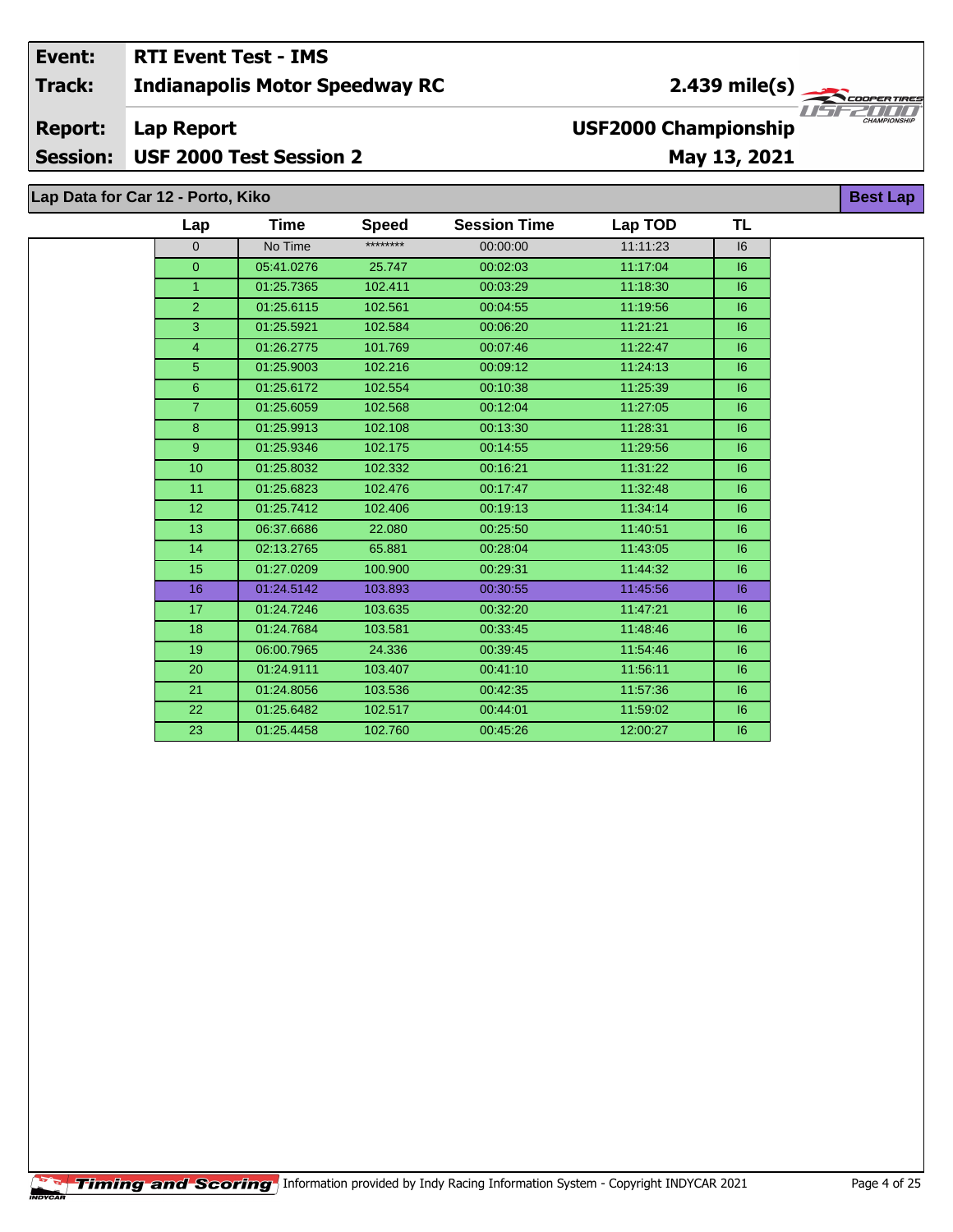#### Event: **RTI Event Test - IMS** 2.439 mile(s) **Track: Indianapolis Motor Speedway RC** USFZULL **USF2000 Championship Report: Lap Report** USF 2000 Test Session 2 **Session:** May 13, 2021

| Lap Data for Car 16 - Vaccaro, Kent (R)<br><b>Best Lap</b> |                 |             |              |                     |          |           |  |  |  |  |
|------------------------------------------------------------|-----------------|-------------|--------------|---------------------|----------|-----------|--|--|--|--|
|                                                            | Lap             | <b>Time</b> | <b>Speed</b> | <b>Session Time</b> | Lap TOD  | <b>TL</b> |  |  |  |  |
|                                                            | 0               | No Time     | ********     | 00:00:00            | 11:11:35 | 16        |  |  |  |  |
|                                                            | $\overline{0}$  | 06:07.5368  | 23.890       | 00:02:41            | 11:17:42 | 16        |  |  |  |  |
|                                                            | $\mathbf{1}$    | 01:28.4477  | 99.272       | 00:04:10            | 11:19:11 | 16        |  |  |  |  |
|                                                            | $\overline{2}$  | 01:27.0398  | 100.878      | 00:05:37            | 11:20:38 | 6         |  |  |  |  |
|                                                            | 3               | 01:26.6462  | 101.336      | 00:07:03            | 11:22:04 | 16        |  |  |  |  |
|                                                            | 4               | 01:27.0598  | 100.855      | 00:08:30            | 11:23:31 | 16        |  |  |  |  |
|                                                            | 5 <sup>5</sup>  | 01:26.9685  | 100.961      | 00:09:57            | 11:24:58 | 16        |  |  |  |  |
|                                                            | 6 <sup>1</sup>  | 01:26.8847  | 101.058      | 00:11:24            | 11:26:25 | 16        |  |  |  |  |
|                                                            | $\overline{7}$  | 01:27.3751  | 100.491      | 00:12:52            | 11:27:53 | 16        |  |  |  |  |
|                                                            | 8               | 01:27.0498  | 100.866      | 00:14:19            | 11:29:20 | 16        |  |  |  |  |
|                                                            | 9               | 01:27.3708  | 100.496      | 00:15:46            | 11:30:47 | 16        |  |  |  |  |
|                                                            | 10 <sup>1</sup> | 01:27.6371  | 100.190      | 00:17:14            | 11:32:15 | 16        |  |  |  |  |
|                                                            | 11              | 05:05.3089  | 28.759       | 00:22:19            | 11:37:20 | 16        |  |  |  |  |
|                                                            | 12              | 01:26.5032  | 101.504      | 00:23:46            | 11:38:47 | 16        |  |  |  |  |
|                                                            | 13              | 01:26.8228  | 101.130      | 00:25:12            | 11:40:13 | 16        |  |  |  |  |
|                                                            | 14              | 01:27.2554  | 100.629      | 00:26:40            | 11:41:41 | 6         |  |  |  |  |
|                                                            | 15              | 01:26.7386  | 101.228      | 00:28:06            | 11:43:07 | 6         |  |  |  |  |
|                                                            | 16              | 01:27.0969  | 100.812      | 00:29:33            | 11:44:34 | 16        |  |  |  |  |
|                                                            | 17              | 01:26.9456  | 100.987      | 00:31:00            | 11:46:01 | 6         |  |  |  |  |
|                                                            | 18              | 08:27.8572  | 17.289       | 00:39:28            | 11:54:29 | 16        |  |  |  |  |
|                                                            | 19              | 01:26.6112  | 101.377      | 00:40:55            | 11:55:56 | 16        |  |  |  |  |
|                                                            | 20              | 01:26.4415  | 101.576      | 00:42:21            | 11:57:22 | 16        |  |  |  |  |
|                                                            | 21              | 01:26.4937  | 101.515      | 00:43:48            | 11:58:49 | 16        |  |  |  |  |
|                                                            | 22              | 01:26.5883  | 101.404      | 00:45:14            | 12:00:15 | 16        |  |  |  |  |
|                                                            | 23              | 01:26.5675  | 101.428      | 00:46:41            | 12:01:42 | 6         |  |  |  |  |
|                                                            | 24              | 01:26.7685  | 101.193      | 00:48:08            | 12:03:09 | 16        |  |  |  |  |

ER TIR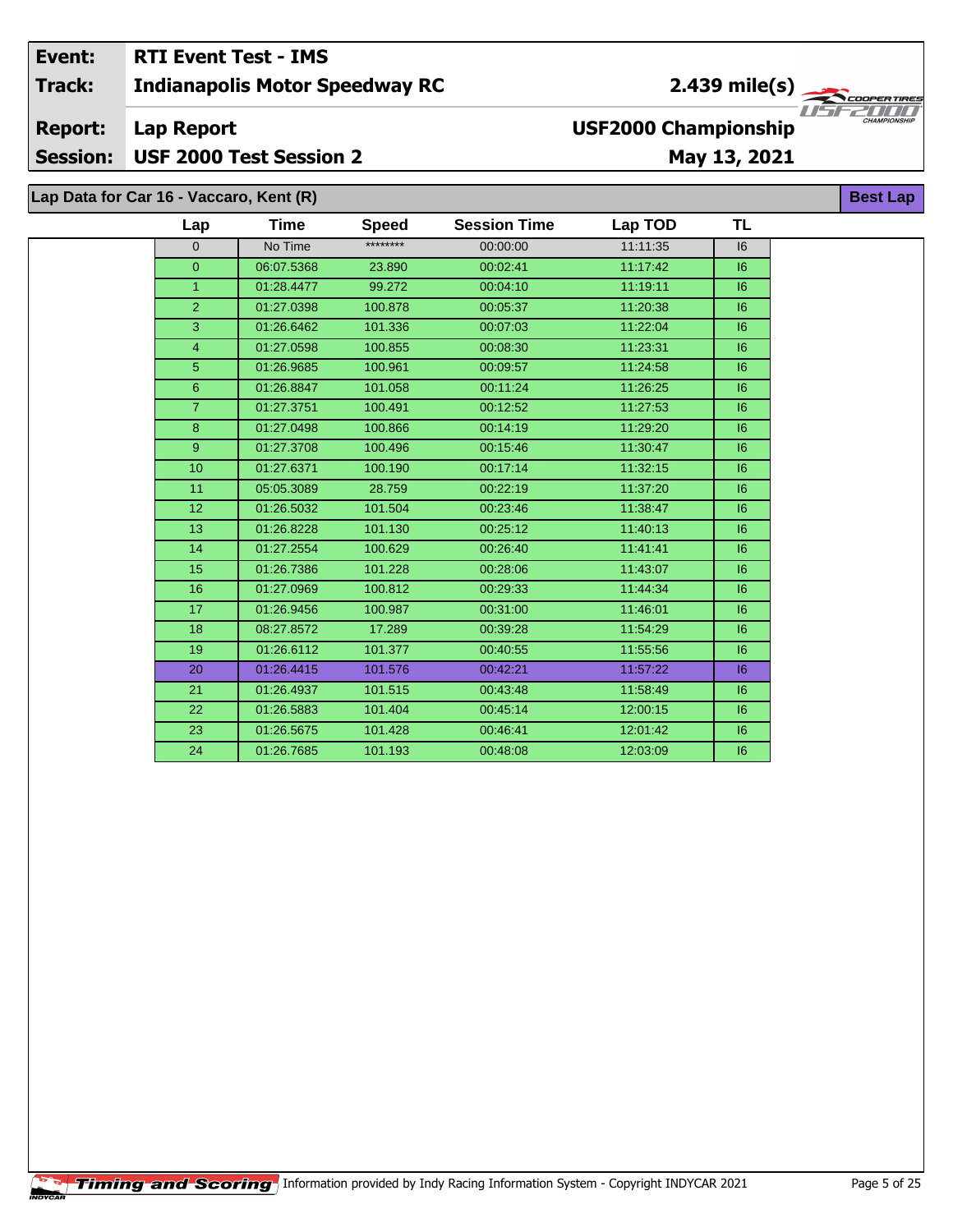#### Event: **RTI Event Test - IMS** 2.439 mile(s) **Track: Indianapolis Motor Speedway RC Report: Lap Report USF2000 Championship Session:** USF 2000 Test Session 2 May 13, 2021

## Lap Data for Car 19 - Sikes, Simon

| Lap              | <b>Time</b> | <b>Speed</b> | <b>Session Time</b> | Lap TOD  | <b>TL</b> |
|------------------|-------------|--------------|---------------------|----------|-----------|
| $\Omega$         | No Time     | ********     | 00:00:00            | 11:11:14 | 16        |
| $\overline{0}$   | 05:10.3422  | 28.293       | 00:01:23            | 11:16:24 | 6         |
| $\mathbf{1}$     | 01:27.5079  | 100.338      | 00:02:51            | 11:17:52 | 6         |
| $\overline{2}$   | 01:26.7151  | 101.256      | 00:04:17            | 11:19:18 | 16        |
| 3                | 01:26.2253  | 101.831      | 00:05:44            | 11:20:45 | 6         |
| 4                | 01:37.4161  | 90.133       | 00:07:21            | 11:22:22 | 16        |
| 5                | 01:26.2317  | 101.823      | 00:08:47            | 11:23:48 | 6         |
| $6\phantom{a}$   | 01:26.2962  | 101.747      | 00:10:14            | 11:25:15 | 6         |
| $\overline{7}$   | 01:25.5257  | 102.664      | 00:11:39            | 11:26:40 | 6         |
| 8                | 01:25.5278  | 102.661      | 00:13:05            | 11:28:06 | 16        |
| 9                | 01:25.5018  | 102.693      | 00:14:30            | 11:29:31 | 6         |
| 10               | 06:56.8781  | 21.062       | 00:21:27            | 11:36:28 | 16        |
| 11               | 01:32.7292  | 94.689       | 00:22:60            | 11:38:01 | 16        |
| 12 <sup>2</sup>  | 01:25.9479  | 102.160      | 00:24:26            | 11:39:27 | 6         |
| 13               | 01:26.0464  | 102.043      | 00:25:52            | 11:40:53 | 16        |
| 14               | 01:25.5897  | 102.587      | 00:27:17            | 11:42:18 | 16        |
| 15 <sub>15</sub> | 05:44.6812  | 25.474       | 00:33:02            | 11:48:03 | 6         |
| 16               | 01:25.9531  | 102.153      | 00:34:28            | 11:49:29 | 6         |
| 17 <sub>2</sub>  | 01:25.4375  | 102.770      | 00:35:53            | 11:50:54 | 16        |
| 18               | 01:25.4977  | 102.697      | 00:37:19            | 11:52:20 | 6         |
| 19               | 01:32.0717  | 95.365       | 00:38:51            | 11:53:52 | 16        |
| 20               | 01:25.3348  | 102.894      | 00:40:16            | 11:55:17 | 16        |
| 21               | 05:19.7001  | 27.464       | 00:45:36            | 12:00:37 | 6         |
| 22               | 01:26.0229  | 102.070      | 00:47:02            | 12:02:03 | 6         |
| 23               | 01:25.7631  | 102.380      | 00:48:28            | 12:03:29 | 16        |
| 24               | 01:25.6492  | 102.516      | 00:49:53            | 12:04:54 | 16        |
| 25               | 01:25.9478  | 102.160      | 00:51:19            | 12:06:20 | 6         |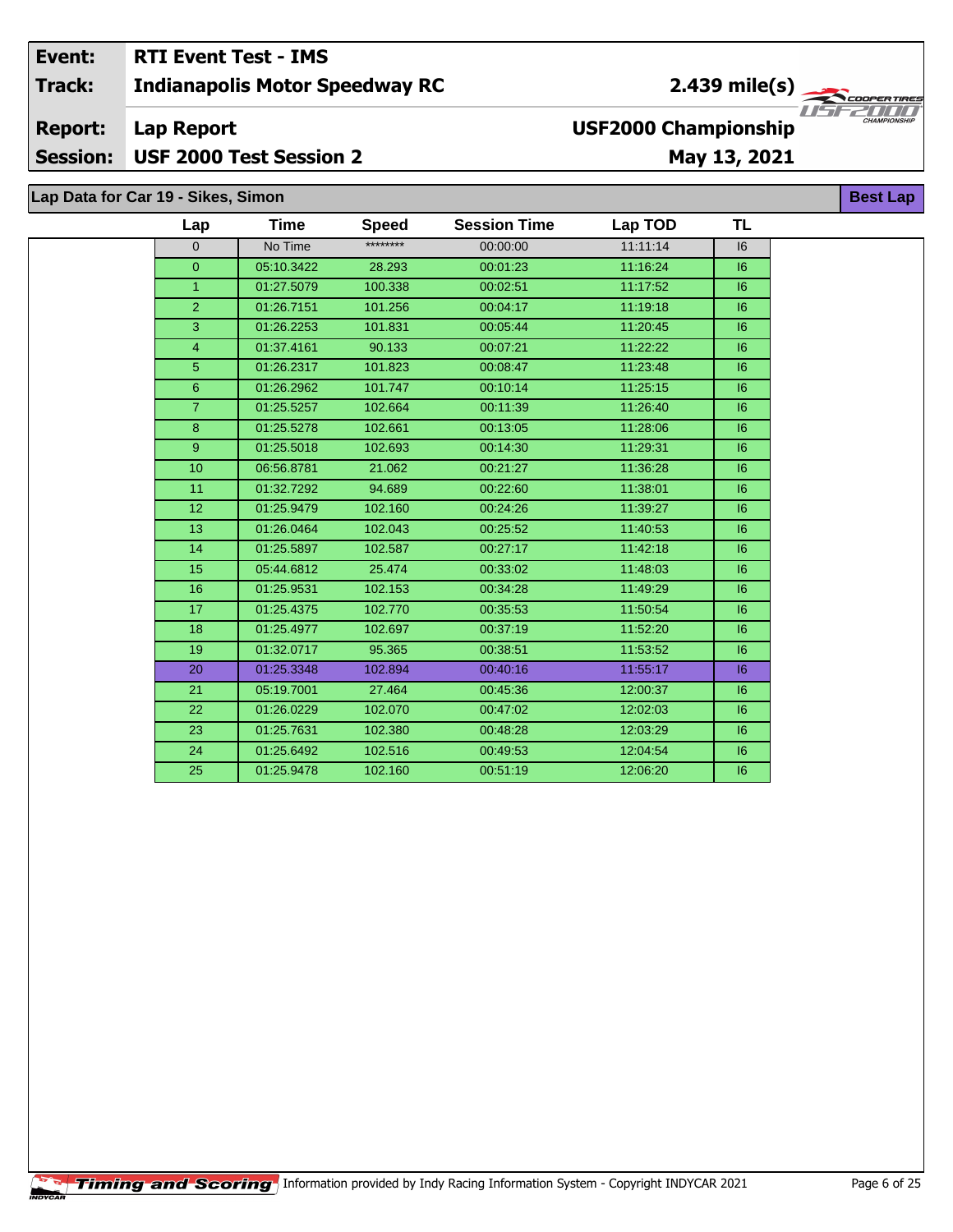#### Event: **RTI Event Test - IMS** 2.439 mile(s) **Track: Indianapolis Motor Speedway RC** ER TIR USFZULL **Report: Lap Report USF2000 Championship** USF 2000 Test Session 2 **Session:** May 13, 2021 Lap Data for Car 2 - Nepveu, Thomas (R) **Best Lap**

| Lap             | <b>Time</b> | <b>Speed</b> | <b>Session Time</b> | Lap TOD  | <b>TL</b> |
|-----------------|-------------|--------------|---------------------|----------|-----------|
| $\Omega$        | No Time     | ********     | 00:00:00            | 11:11:19 | 16        |
| $\overline{0}$  | 05:33.9012  | 26.296       | 00:01:51            | 11:16:52 | 6         |
| $\mathbf{1}$    | 01:26.7088  | 101.263      | 00:03:18            | 11:18:19 | 6         |
| $\overline{2}$  | 01:26.4095  | 101.614      | 00:04:45            | 11:19:46 | 16        |
| 3               | 01:26.4764  | 101.535      | 00:06:11            | 11:21:12 | 6         |
| $\overline{4}$  | 01:26.8871  | 101.055      | 00:07:38            | 11:22:39 | 6         |
| 5               | 01:26.6487  | 101.333      | 00:09:05            | 11:24:06 | 16        |
| 6               | 01:26.9860  | 100.940      | 00:10:32            | 11:25:33 | 6         |
| $\overline{7}$  | 01:26.5511  | 101.448      | 00:11:58            | 11:26:59 | 16        |
| 8               | 01:26.1422  | 101.929      | 00:13:24            | 11:28:25 | 6         |
| 9               | 01:26.1522  | 101.917      | 00:14:50            | 11:29:51 | 16        |
| 10              | 01:26.2860  | 101.759      | 00:16:17            | 11:31:18 | 6         |
| 11              | 01:27.0602  | 100.854      | 00:17:44            | 11:32:45 | 6         |
| 12              | 02:46.6346  | 52.693       | 00:20:30            | 11:35:31 | 6         |
| 13              | 01:26.2945  | 101.749      | 00:21:57            | 11:36:58 | 6         |
| 14              | 01:25.8496  | 102.277      | 00:23:23            | 11:38:24 | 6         |
| 15              | 01:26.5292  | 101.473      | 00:24:49            | 11:39:50 | 6         |
| 16              | 01:26.2091  | 101.850      | 00:26:15            | 11:41:16 | 16        |
| 17 <sup>2</sup> | 01:31.4652  | 95.997       | 00:27:47            | 11:42:48 | 6         |
| 18              | 08:33.0565  | 17.114       | 00:36:20            | 11:51:21 | 16        |
| 19              | 01:26.4811  | 101.530      | 00:37:46            | 11:52:47 | 6         |
| 20              | 02:39.1755  | 55.162       | 00:40:25            | 11:55:26 | 6         |
| 21              | 01:25.4840  | 102.714      | 00:41:51            | 11:56:52 | 6         |
| 22              | 01:25.5363  | 102.651      | 00:43:16            | 11:58:17 | 6         |
| 23              | 01:26.1423  | 101.929      | 00:44:43            | 11:59:44 | 6         |
| 24              | 01:25.9269  | 102.185      | 00:46:09            | 12:01:10 | 6         |
| 25              | 01:26.2736  | 101.774      | 00:47:35            | 12:02:36 | 16        |
| 26              | 01:27.7158  | 100.101      | 00:49:03            | 12:04:04 | 6         |
| 27              | 01:25.7461  | 102.400      | 00:50:28            | 12:05:29 | 6         |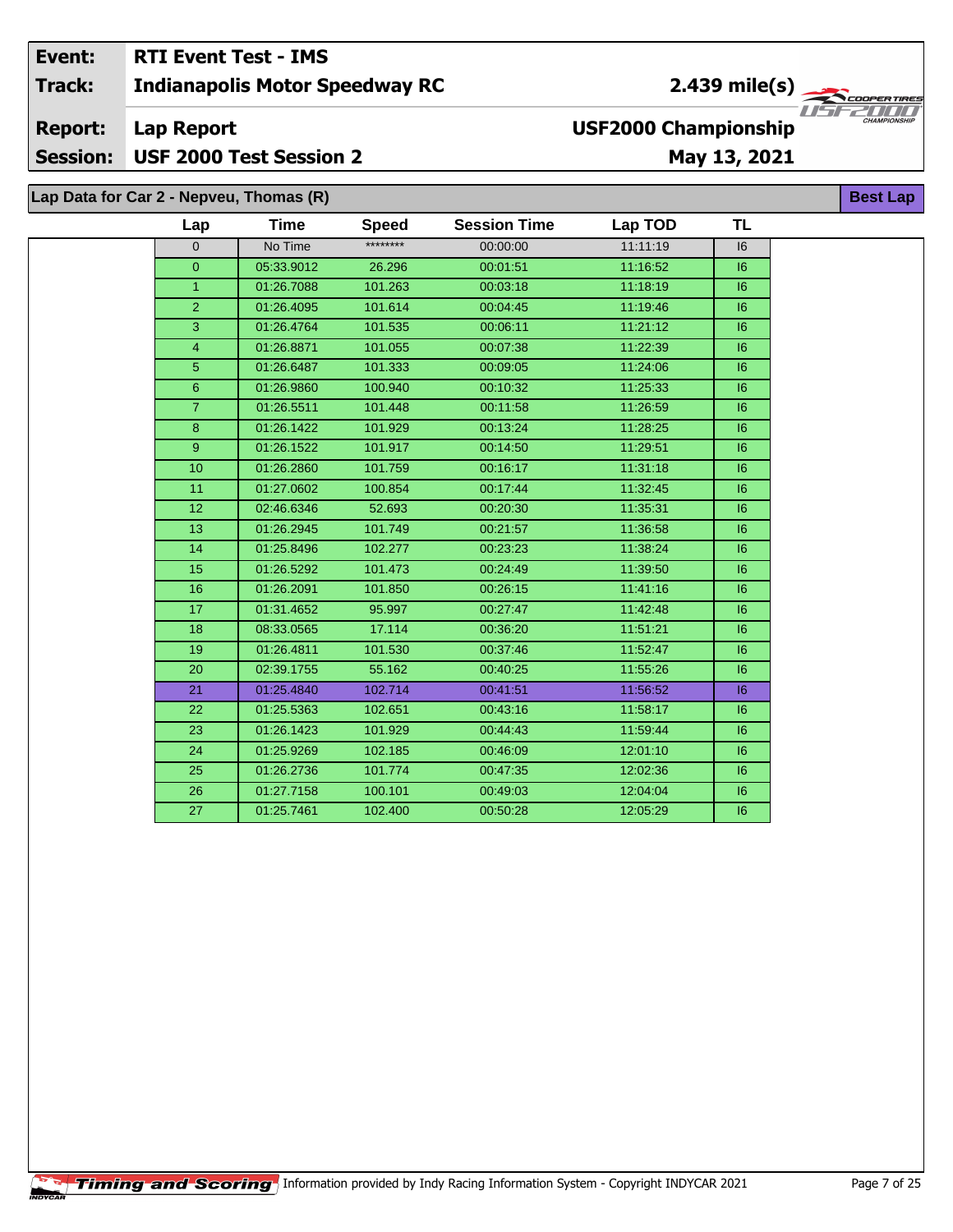#### **RTI Event Test - IMS** Event: 2.439 mile(s) **Indianapolis Motor Speedway RC Track: Report: Lap Report USF2000 Championship Session:** USF 2000 Test Session 2 May 13, 2021 Lap Data for Car 22 - Sundaramoorthy, Yuven **Best Lap**

| Lap            | <b>Time</b> | <b>Speed</b> | <b>Session Time</b> | Lap TOD  | TL |
|----------------|-------------|--------------|---------------------|----------|----|
| $\mathbf 0$    | No Time     | ********     | 00:00:00            | 11:11:15 | 16 |
| $\overline{0}$ | 05:31.8252  | 26.461       | 00:01:46            | 11:16:47 | 16 |
| $\mathbf{1}$   | 01:25.6545  | 102.510      | 00:03:11            | 11:18:12 | 6  |
| $\overline{2}$ | 01:27.5820  | 100.253      | 00:04:39            | 11:19:40 | 6  |
| 3              | 01:25.2358  | 103.013      | 00:06:04            | 11:21:05 | 16 |
| 4              | 01:27.2702  | 100.612      | 00:07:31            | 11:22:32 | 16 |
| 5 <sup>5</sup> | 01:25.2552  | 102.990      | 00:08:57            | 11:23:58 | 6  |
| $6\phantom{1}$ | 01:26.9302  | 101.005      | 00:10:24            | 11:25:25 | 6  |
| $\overline{7}$ | 01:25.1641  | 103.100      | 00:11:49            | 11:26:50 | 6  |
| 8              | 01:27.1008  | 100.807      | 00:13:16            | 11:28:17 | 6  |
| 9              | 03:03.8330  | 47.763       | 00:16:20            | 11:31:21 | 16 |
| 10             | 01:32.1711  | 95.262       | 00:17:52            | 11:32:53 | 6  |
| 11             | 01:24.7573  | 103.595      | 00:19:17            | 11:34:18 | 16 |
| 12             | 01:24.6069  | 103.779      | 00:20:41            | 11:35:42 | 6  |
| 13             | 01:24.2063  | 104.272      | 00:22:05            | 11:37:06 | 16 |
| 14             | 01:24.6240  | 103.758      | 00:23:30            | 11:38:31 | 6  |
| 15             | 01:24.5378  | 103.864      | 00:24:55            | 11:39:56 | 16 |
| 16             | 05:57.2065  | 24.581       | 00:30:52            | 11:45:53 | 6  |
| 17             | 01:25.0160  | 103.279      | 00:32:17            | 11:47:18 | 6  |
| 18             | 01:24.7299  | 103.628      | 00:33:41            | 11:48:42 | 6  |
| 19             | 01:25.2626  | 102.981      | 00:35:07            | 11:50:08 | 6  |
| 20             | 01:24.9841  | 103.318      | 00:36:32            | 11:51:33 | 6  |
| 21             | 01:25.0831  | 103.198      | 00:37:57            | 11:52:58 | 6  |
| 22             | 04:03.9400  | 35.994       | 00:42:01            | 11:57:02 | 16 |
| 23             | 01:25.1674  | 103.096      | 00:43:26            | 11:58:27 | 16 |
| 24             | 01:24.8818  | 103.443      | 00:44:51            | 11:59:52 | 6  |
| 25             | 01:25.1270  | 103.145      | 00:46:16            | 12:01:17 | 6  |
| 26             | 01:24.9488  | 103.361      | 00:47:41            | 12:02:42 | 6  |
| 27             | 01:25.3947  | 102.821      | 00:49:06            | 12:04:07 | 6  |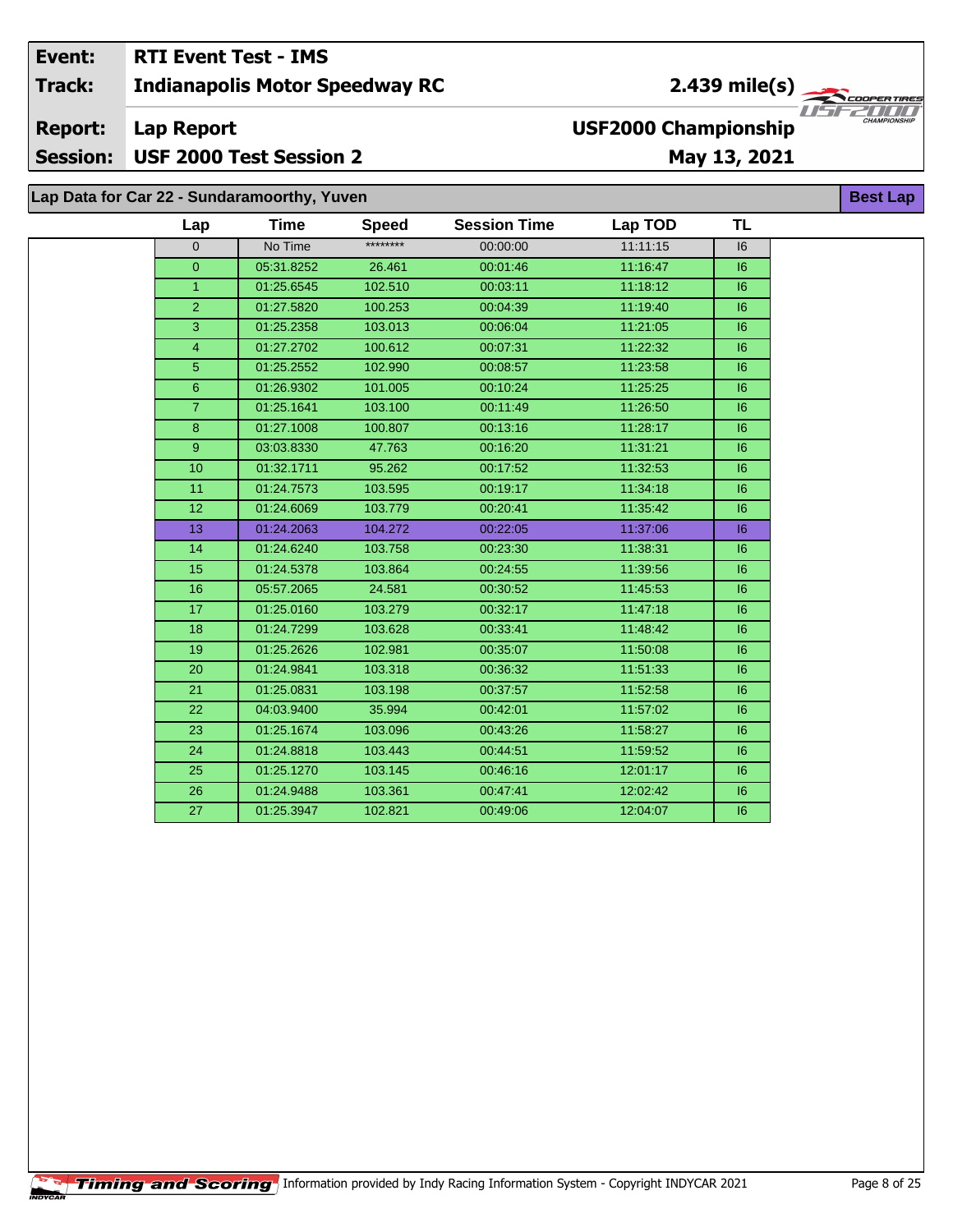#### Event: **RTI Event Test - IMS** 2.439 mile(s) **Indianapolis Motor Speedway RC Track:** USFZULL **USF2000 Championship Report: Lap Report** USF 2000 Test Session 2 **Session:** May 13, 2021

Lap Data for Car 23 - Denmark, Jace (R)

| Lap             | Time       | <b>Speed</b> | <b>Session Time</b> | Lap TOD  | <b>TL</b> |
|-----------------|------------|--------------|---------------------|----------|-----------|
| $\Omega$        | No Time    | ********     | 00:00:00            | 11:11:13 | 16        |
| $\overline{0}$  | 05:34.6959 | 26.234       | 00:01:47            | 11:16:48 | 16        |
| $\mathbf{1}$    | 01:27.1716 | 100.725      | 00:03:14            | 11:18:15 | 16        |
| $\overline{2}$  | 01:26.4603 | 101.554      | 00:04:40            | 11:19:41 | 6         |
| 3               | 01:26.3428 | 101.692      | 00:06:07            | 11:21:08 | 16        |
| $\overline{4}$  | 01:25.9547 | 102.151      | 00:07:33            | 11:22:34 | 16        |
| 5               | 01:25.7256 | 102.424      | 00:08:58            | 11:23:59 | 6         |
| 6               | 01:25.7925 | 102.345      | 00:10:24            | 11:25:25 | 16        |
| $\overline{7}$  | 01:25.6796 | 102.479      | 00:11:50            | 11:26:51 | 6         |
| 8               | 02:53.2964 | 50.667       | 00:14:43            | 11:29:44 | 16        |
| 9 <sup>°</sup>  | 01:25.9028 | 102.213      | 00:16:09            | 11:31:10 | 16        |
| 10              | 01:26.0035 | 102.094      | 00:17:35            | 11:32:36 | 6         |
| 11              | 01:25.6139 | 102.558      | 00:19:01            | 11:34:02 | 16        |
| 12              | 01:25.5129 | 102.679      | 00:20:26            | 11:35:27 | 16        |
| 13              | 01:26.2440 | 101.809      | 00:21:52            | 11:36:53 | 6         |
| 14              | 01:25.1599 | 103.105      | 00:23:18            | 11:38:19 | 16        |
| 15              | 01:25.3703 | 102.851      | 00:24:43            | 11:39:44 | 6         |
| 16              | 01:42.6065 | 85.574       | 00:26:26            | 11:41:27 | 16        |
| 17              | 05:32.2496 | 26.427       | 00:31:58            | 11:46:59 | 16        |
| 18              | 01:25.8394 | 102.289      | 00:33:24            | 11:48:25 | 6         |
| 19              | 01:26.2791 | 101.767      | 00:34:50            | 11:49:51 | 16        |
| 20              | 01:25.9246 | 102.187      | 00:36:16            | 11:51:17 | 16        |
| $\overline{21}$ | 01:25.7889 | 102.349      | 00:37:42            | 11:52:43 | 6         |
| 22              | 04:05.9044 | 35.707       | 00:41:48            | 11:56:49 | 16        |
| 23              | 01:25.7449 | 102.401      | 00:43:13            | 11:58:14 | 16        |
| 24              | 01:26.1140 | 101.963      | 00:44:39            | 11:59:40 | 6         |
| 25              | 01:26.2493 | 101.803      | 00:46:06            | 12:01:07 | 16        |
| $\overline{26}$ | 01:25.9655 | 102.139      | 00:47:32            | 12:02:33 | 16        |
| 27              | 01:26.1893 | 101.873      | 00:48:58            | 12:03:59 | 16        |
| 28              | 01:27.3941 | 100.469      | 00:50:25            | 12:05:26 | 16        |
|                 |            |              |                     |          |           |

'ER TIR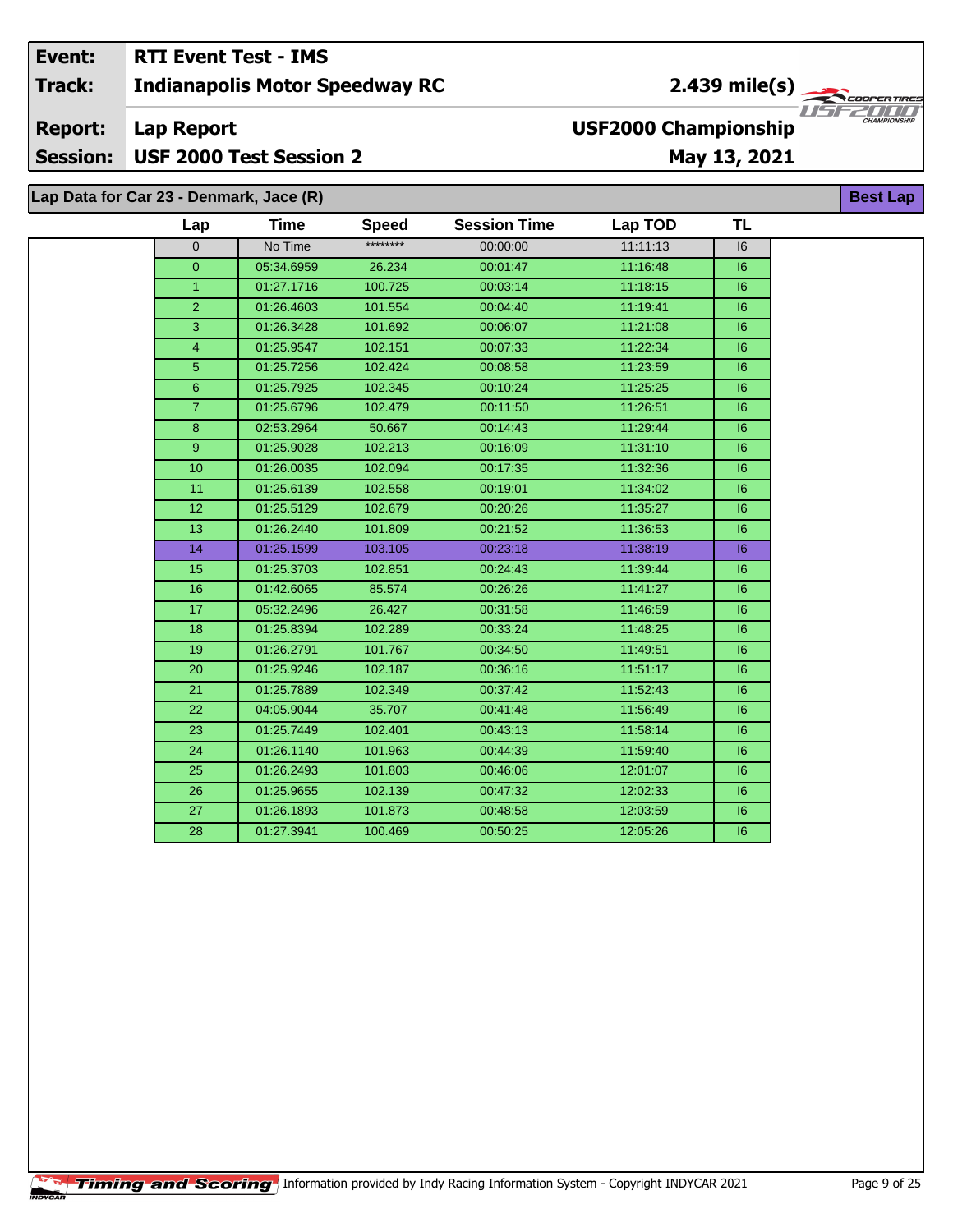#### **RTI Event Test - IMS** Event:  $2.439$  mile(s) **Indianapolis Motor Speedway RC Track: Report: Lap Report USF2000 Championship**

# Session: USF 2000 Test Session 2

May 13, 2021

| Lap Data for Car 24 - Pierson, Josh |                |            |              |                     |          |           |  |  |  |  |  |
|-------------------------------------|----------------|------------|--------------|---------------------|----------|-----------|--|--|--|--|--|
|                                     | Lap            | Time       | <b>Speed</b> | <b>Session Time</b> | Lap TOD  | <b>TL</b> |  |  |  |  |  |
|                                     | $\overline{0}$ | No Time    | ********     | 00:00:00            | 11:11:13 | 16        |  |  |  |  |  |
|                                     | $\overline{0}$ | 05:33.0181 | 26.366       | 00:01:45            | 11:16:46 | 6         |  |  |  |  |  |
|                                     | $\mathbf{1}$   | 01:27.5571 | 100.282      | 00:03:12            | 11:18:13 | 6         |  |  |  |  |  |
|                                     | $\overline{2}$ | 01:25.6169 | 102.555      | 00:04:38            | 11:19:39 | 16        |  |  |  |  |  |
|                                     | 3              | 01:27.1712 | 100.726      | 00:06:05            | 11:21:06 | 6         |  |  |  |  |  |
|                                     | $\overline{4}$ | 01:25.5524 | 102.632      | 00:07:30            | 11:22:31 | 6         |  |  |  |  |  |
|                                     | 5              | 01:26.7607 | 101.203      | 00:08:57            | 11:23:58 | 16        |  |  |  |  |  |
|                                     | 6              | 01:25.5724 | 102.608      | 00:10:23            | 11:25:24 | 6         |  |  |  |  |  |
|                                     | $\overline{7}$ | 01:26.3366 | 101.700      | 00:11:49            | 11:26:50 | 6         |  |  |  |  |  |
|                                     | 8              | 01:25.4059 | 102.808      | 00:13:15            | 11:28:16 | 6         |  |  |  |  |  |
|                                     | 9              | 02:57.9606 | 49.339       | 00:16:13            | 11:31:14 | 6         |  |  |  |  |  |
|                                     | 10             | 01:24.6661 | 103.706      | 00:17:37            | 11:32:38 | 6         |  |  |  |  |  |
|                                     | 11             | 01:24.6243 | 103.757      | 00:19:02            | 11:34:03 | 16        |  |  |  |  |  |
|                                     | 12             | 01:25.0676 | 103.217      | 00:20:27            | 11:35:28 | 6         |  |  |  |  |  |
|                                     | 13             | 01:24.7251 | 103.634      | 00:21:52            | 11:36:53 | 6         |  |  |  |  |  |
|                                     | 14             | 01:24.8966 | 103.425      | 00:23:16            | 11:38:17 | 6         |  |  |  |  |  |
|                                     | 15             | 01:24.9152 | 103.402      | 00:24:41            | 11:39:42 | 6         |  |  |  |  |  |
|                                     | 16             | 01:24.9517 | 103.358      | 00:26:06            | 11:41:07 | 6         |  |  |  |  |  |
|                                     | 17             | 01:25.1135 | 103.161      | 00:27:31            | 11:42:32 | 6         |  |  |  |  |  |
|                                     | 18             | 05:21.0919 | 27.345       | 00:32:53            | 11:47:54 | 6         |  |  |  |  |  |
|                                     | 19             | 01:24.9187 | 103.398      | 00:34:17            | 11:49:18 | 6         |  |  |  |  |  |
|                                     | 20             | 01:25.3535 | 102.871      | 00:35:43            | 11:50:44 | 6         |  |  |  |  |  |
|                                     | 21             | 01:25.1716 | 103.091      | 00:37:08            | 11:52:09 | 6         |  |  |  |  |  |
|                                     | 22             | 01:25.1472 | 103.120      | 00:38:33            | 11:53:34 | 6         |  |  |  |  |  |
|                                     | 23             | 04:50.4415 | 30.231       | 00:43:24            | 11:58:25 | 6         |  |  |  |  |  |
|                                     | 24             | 01:25.3721 | 102.849      | 00:44:49            | 11:59:50 | 16        |  |  |  |  |  |
|                                     | 25             | 01:25.7820 | 102.357      | 00:46:15            | 12:01:16 | 16        |  |  |  |  |  |
|                                     | 26             | 01:25.5102 | 102.682      | 00:47:40            | 12:02:41 | 16        |  |  |  |  |  |
|                                     | 27             | 01:26.7072 | 101.265      | 00:49:07            | 12:04:08 | 6         |  |  |  |  |  |

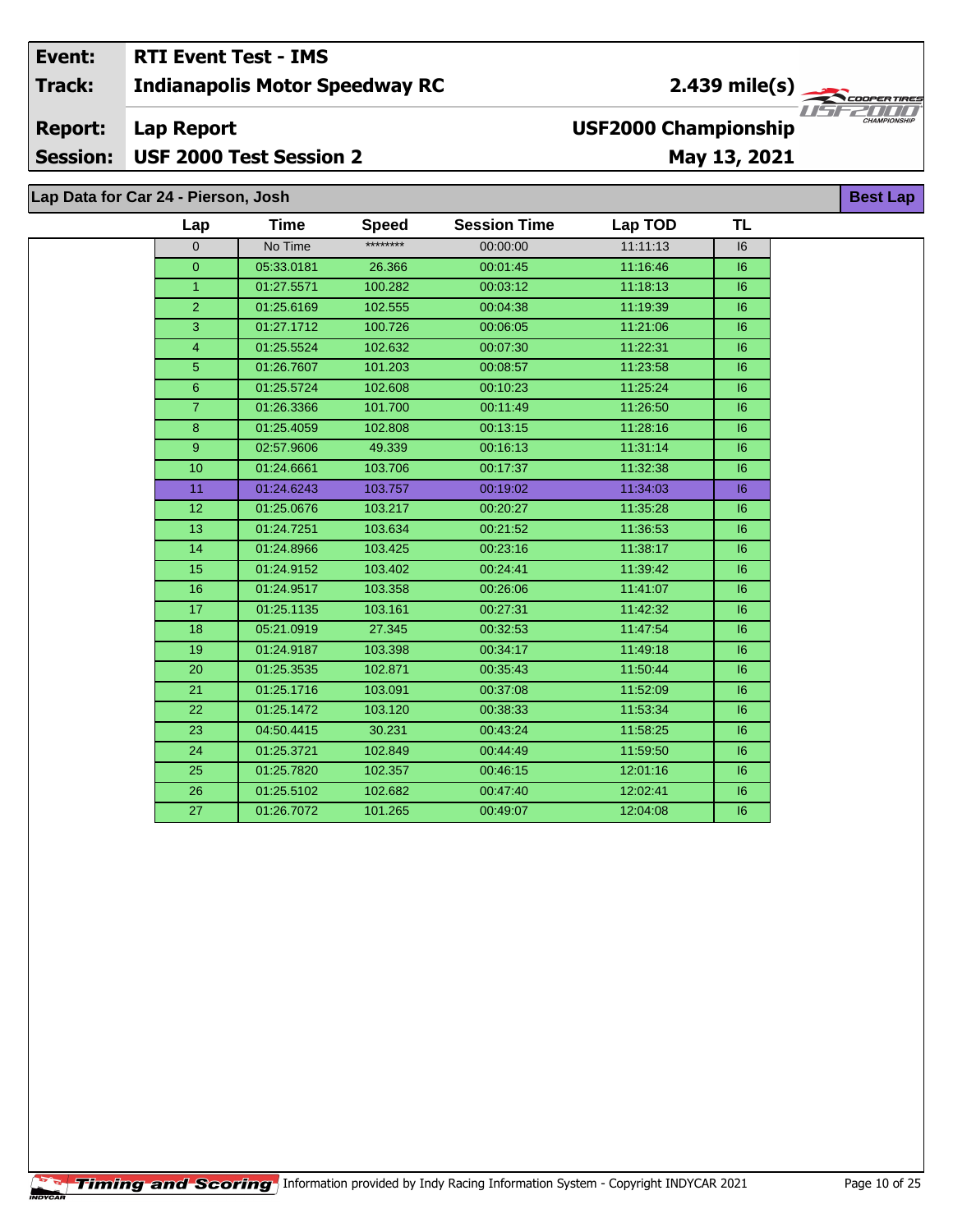#### Event: **RTI Event Test - IMS** 2.439 mile(s) **Indianapolis Motor Speedway RC Track: Lap Report Report: USF2000 Championship** USF 2000 Test Session 2 **Session:** May 13, 2021

Lap Data for Car 29 - Evans, Erik (R)

| Lap            | Time       | <b>Speed</b> | <b>Session Time</b> | Lap TOD  | <b>TL</b> |
|----------------|------------|--------------|---------------------|----------|-----------|
| $\overline{0}$ | No Time    | ********     | 00:00:00            | 11:11:26 | 16        |
| $\mathbf 0$    | 04:55.0829 | 29.756       | 00:01:20            | 11:16:21 | 16        |
| $\mathbf{1}$   | 01:31.7644 | 95.684       | 00:02:52            | 11:17:53 | 16        |
| $\overline{2}$ | 01:28.2289 | 99.518       | 00:04:20            | 11:19:21 | 16        |
| $\overline{3}$ | 01:27.1817 | 100.714      | 00:05:47            | 11:20:48 | 6         |
| $\overline{4}$ | 01:31.5097 | 95.950       | 00:07:19            | 11:22:20 | 16        |
| $\overline{5}$ | 01:28.1448 | 99.613       | 00:08:47            | 11:23:48 | 6         |
| $6\phantom{1}$ | 01:27.4465 | 100.409      | 00:10:14            | 11:25:15 | 16        |
| $\overline{7}$ | 01:26.3341 | 101.703      | 00:11:41            | 11:26:42 | 6         |
| 8              | 01:26.4912 | 101.518      | 00:13:07            | 11:28:08 | 16        |
| 9              | 01:27.0004 | 100.924      | 00:14:34            | 11:29:35 | 16        |
| 10             | 08:34.6418 | 17.061       | 00:23:09            | 11:38:10 | 16        |
| 11             | 01:27.2446 | 100.641      | 00:24:36            | 11:39:37 | 16        |
| 12             | 01:25.5642 | 102.618      | 00:26:02            | 11:41:03 | 6         |
| 13             | 01:26.0471 | 102.042      | 00:27:28            | 11:42:29 | 16        |
| 14             | 01:26.2742 | 101.773      | 00:28:54            | 11:43:55 | 16        |
| 15             | 01:26.0528 | 102.035      | 00:30:20            | 11:45:21 | 6         |
| 16             | 01:25.7785 | 102.361      | 00:31:46            | 11:46:47 | 6         |
| 17             | 04:58.2046 | 29.444       | 00:36:44            | 11:51:45 | 6         |
| 18             | 01:26.5652 | 101.431      | 00:38:10            | 11:53:11 | 6         |
| 19             | 01:26.5137 | 101.491      | 00:39:37            | 11:54:38 | 16        |
| 20             | 01:26.6048 | 101.385      | 00:41:04            | 11:56:05 | 16        |
| 21             | 01:26.5436 | 101.456      | 00:42:30            | 11:57:31 | 6         |
| 22             | 04:02.4208 | 36.220       | 00:46:33            | 12:01:34 | 6         |
| 23             | 01:26.6461 | 101.336      | 00:47:59            | 12:03:00 | 6         |
| 24             | 01:26.7841 | 101.175      | 00:49:26            | 12:04:27 | 16        |
| 25             | 01:26.7711 | 101.190      | 00:50:53            | 12:05:54 | 16        |
|                |            |              |                     |          |           |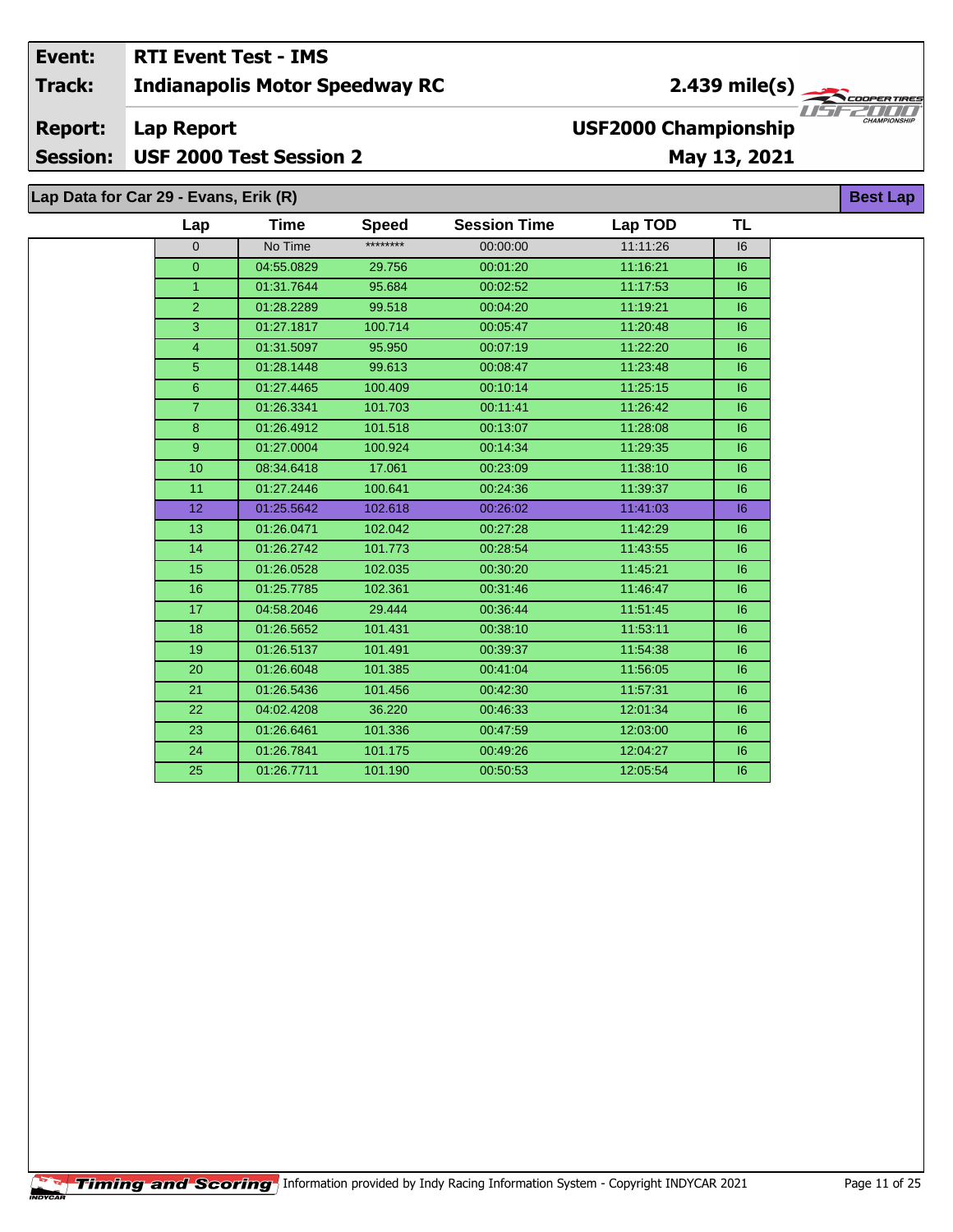#### Event: **RTI Event Test - IMS** 2.439 mile(s) **Indianapolis Motor Speedway RC Track:** USF **Report: Lap Report USF2000 Championship** USF 2000 Test Session 2 **Session:** May 13, 2021

| Lap Data for Car 3 - Stamer, Evan (R)<br><b>Best Lap</b> |                 |             |              |                     |          |           |  |  |  |  |
|----------------------------------------------------------|-----------------|-------------|--------------|---------------------|----------|-----------|--|--|--|--|
|                                                          | Lap             | <b>Time</b> | <b>Speed</b> | <b>Session Time</b> | Lap TOD  | <b>TL</b> |  |  |  |  |
|                                                          | 0               | No Time     | ********     | 00:00:00            | 11:11:21 | 16        |  |  |  |  |
|                                                          | $\overline{0}$  | 05:33.8736  | 26.299       | 00:01:54            | 11:16:55 | 16        |  |  |  |  |
|                                                          | $\mathbf{1}$    | 01:27.3563  | 100.512      | 00:03:21            | 11:18:22 | 16        |  |  |  |  |
|                                                          | $\overline{2}$  | 01:26.4502  | 101.566      | 00:04:47            | 11:19:48 | 16        |  |  |  |  |
|                                                          | 3               | 01:26.5262  | 101.477      | 00:06:14            | 11:21:15 | 16        |  |  |  |  |
|                                                          | 4               | 01:26.6672  | 101.312      | 00:07:41            | 11:22:42 | 16        |  |  |  |  |
|                                                          | $\overline{5}$  | 01:26.5789  | 101.415      | 00:09:07            | 11:24:08 | 16        |  |  |  |  |
|                                                          | 6               | 01:26.4002  | 101.625      | 00:10:34            | 11:25:35 | 6         |  |  |  |  |
|                                                          | $\overline{7}$  | 01:26.8377  | 101.113      | 00:12:00            | 11:27:01 | 16        |  |  |  |  |
|                                                          | 8               | 01:26.4835  | 101.527      | 00:13:27            | 11:28:28 | 6         |  |  |  |  |
|                                                          | 9               | 01:26.1451  | 101.926      | 00:14:53            | 11:29:54 | 16        |  |  |  |  |
|                                                          | 10 <sup>1</sup> | 06:16.5407  | 23.319       | 00:21:10            | 11:36:11 | 6         |  |  |  |  |
|                                                          | 11              | 01:26.4315  | 101.588      | 00:22:36            | 11:37:37 | 16        |  |  |  |  |
|                                                          | 12              | 01:26.0191  | 102.075      | 00:24:02            | 11:39:03 | 16        |  |  |  |  |
|                                                          | 13              | 01:25.8727  | 102.249      | 00:25:28            | 11:40:29 | 16        |  |  |  |  |
|                                                          | 14              | 01:26.1297  | 101.944      | 00:26:54            | 11:41:55 | 16        |  |  |  |  |
|                                                          | 15              | 01:26.1287  | 101.945      | 00:28:20            | 11:43:21 | 6         |  |  |  |  |
|                                                          | 16              | 01:26.2046  | 101.855      | 00:29:46            | 11:44:47 | 6         |  |  |  |  |
|                                                          | 17              | 01:26.1260  | 101.948      | 00:31:13            | 11:46:14 | 6         |  |  |  |  |
|                                                          | 18              | 01:27.3795  | 100.486      | 00:32:40            | 11:47:41 | 16        |  |  |  |  |
|                                                          | 19              | 01:26.6613  | 101.319      | 00:34:07            | 11:49:08 | 16        |  |  |  |  |
|                                                          | 20              | 07:57.9593  | 18.371       | 00:42:05            | 11:57:06 | 6         |  |  |  |  |
|                                                          | 21              | 01:27.2542  | 100.630      | 00:43:32            | 11:58:33 | 6         |  |  |  |  |
|                                                          | 22              | 01:25.6409  | 102.526      | 00:44:57            | 11:59:58 | 6         |  |  |  |  |
|                                                          | 23              | 01:25.7252  | 102.425      | 00:46:23            | 12:01:24 | 16        |  |  |  |  |
|                                                          | 24              | 01:25.9461  | 102.162      | 00:47:49            | 12:02:50 | 6         |  |  |  |  |
|                                                          | 25              | 01:26.1097  | 101.968      | 00:49:15            | 12:04:16 | 16        |  |  |  |  |
|                                                          | 26              | 01:26.9632  | 100.967      | 00:50:42            | 12:05:43 | 6         |  |  |  |  |

 $\bm{I}$   $\bm{I}$   $\bm{I}$   $\bm{I}$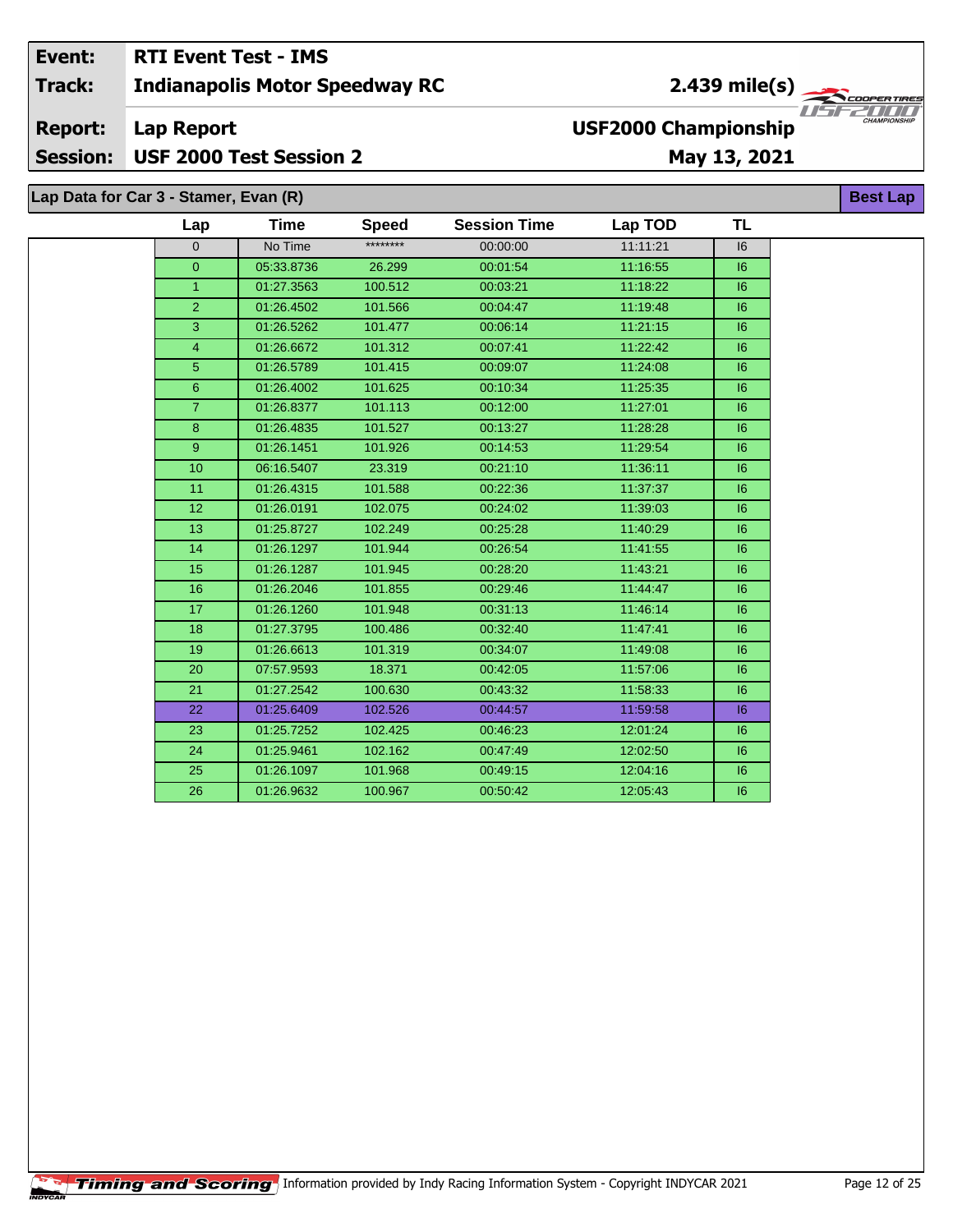## **Indianapolis Motor Speedway RC Lap Report May 13, 2021 Event: RTI Event Test - IMS Track: Report: Session: USF 2000 Test Session 2 USF2000 Championship** 2.439 mile(s)

**Lap Data for Car 33 - Green, Josh**

| Lap            | Time       | <b>Speed</b> | <b>Session Time</b> | Lap TOD  | TL |
|----------------|------------|--------------|---------------------|----------|----|
| $\mathbf{0}$   | No Time    | ********     | 00:00:00            | 11:11:25 | 16 |
| $\overline{0}$ | 04:52.1578 | 30.054       | 00:01:16            | 11:16:17 | 6  |
| $\mathbf{1}$   | 01:26.2470 | 101.805      | 00:02:42            | 11:17:43 | 6  |
| $\overline{2}$ | 01:26.0577 | 102.029      | 00:04:08            | 11:19:09 | 6  |
| 3              | 01:25.5837 | 102.594      | 00:05:34            | 11:20:35 | 6  |
| $\overline{4}$ | 01:25.8179 | 102.314      | 00:06:60            | 11:22:01 | 6  |
| 5 <sup>5</sup> | 01:25.7717 | 102.369      | 00:08:26            | 11:23:27 | 6  |
| $6\phantom{a}$ | 01:25.8524 | 102.273      | 00:09:51            | 11:24:52 | 6  |
| $\overline{7}$ | 01:25.8284 | 102.302      | 00:11:17            | 11:26:18 | 6  |
| 8              | 10:42.0108 | 13.676       | 00:21:59            | 11:37:00 | 6  |
| 9              | 01:27.3137 | 100.562      | 00:23:27            | 11:38:28 | 6  |
| 10             | 01:24.9196 | 103.397      | 00:24:52            | 11:39:53 | 6  |
| 11             | 01:25.1443 | 103.124      | 00:26:17            | 11:41:18 | 6  |
| 12             | 01:28.2465 | 99.499       | 00:27:45            | 11:42:46 | 6  |
| 13             | 09:17.5905 | 15.747       | 00:37:03            | 11:52:03 | 6  |
| 14             | 01:25.4912 | 102.705      | 00:38:28            | 11:53:29 | 6  |
| 15             | 01:25.2899 | 102.948      | 00:39:53            | 11:54:54 | 6  |
| 16             | 01:25.3271 | 102.903      | 00:41:19            | 11:56:20 | 6  |
| 17             | 01:25.6218 | 102.549      | 00:42:44            | 11:57:45 | 6  |
| 18             | 03:42.3803 | 39.484       | 00:46:27            | 12:01:28 | 6  |
| 19             | 01:25.7135 | 102.439      | 00:47:52            | 12:02:53 | 6  |
| 20             | 01:25.5445 | 102.641      | 00:49:18            | 12:04:19 | 6  |
| 21             | 01:25.7968 | 102.339      | 00:50:44            | 12:05:45 | 16 |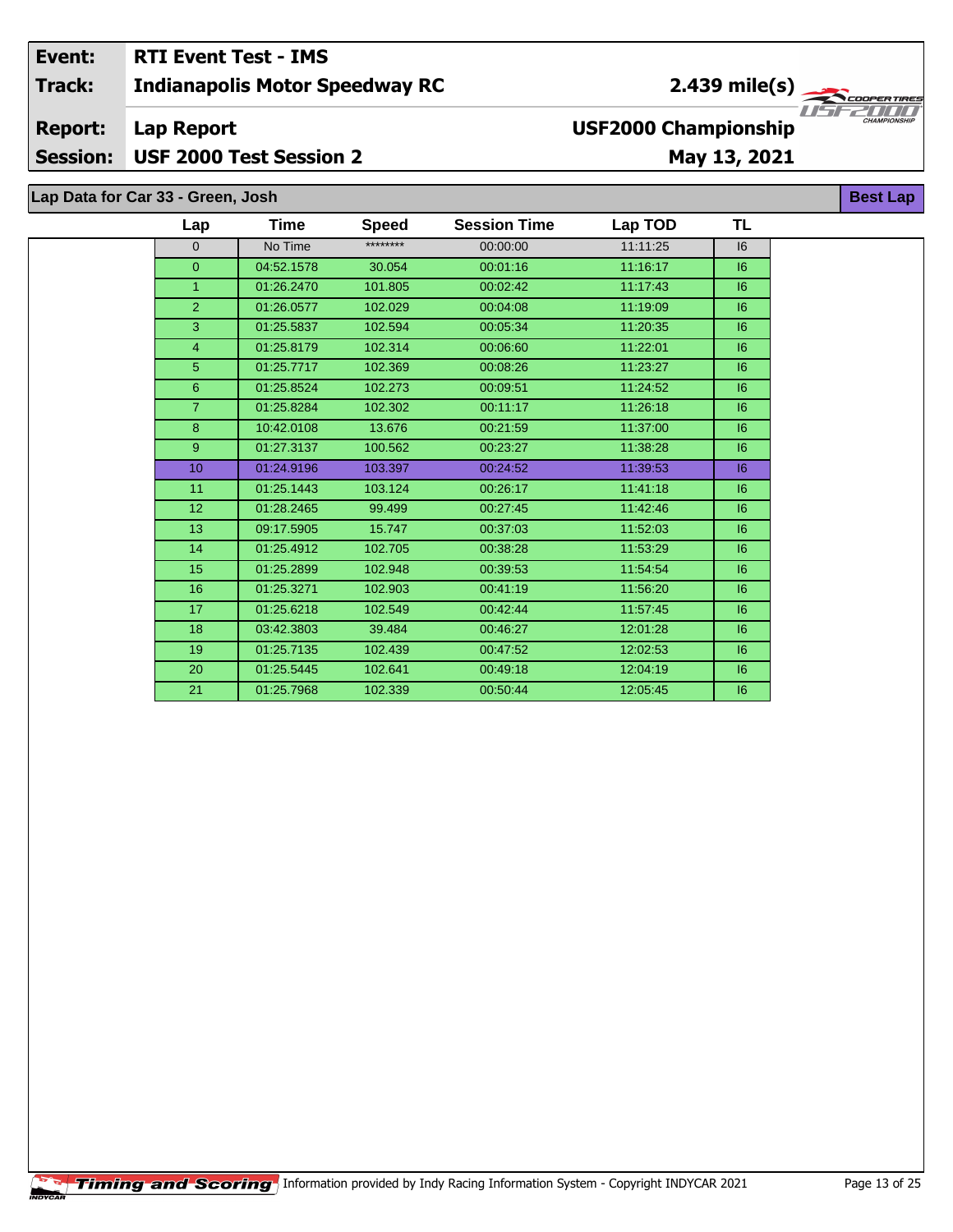## **Event: RTI Event Test - IMS 2.439 mile(s) Track: Indianapolis Motor Speedway RC** USF **USF2000 Championship Report: Lap Report Session: USF 2000 Test Session 2 May 13, 2021**

| Lap Data for Car 34 - Christie, Dylan (R) |             |              |                     |          |           | <b>Best Lap</b> |
|-------------------------------------------|-------------|--------------|---------------------|----------|-----------|-----------------|
| Lap                                       | <b>Time</b> | <b>Speed</b> | <b>Session Time</b> | Lap TOD  | <b>TL</b> |                 |
| $\overline{0}$                            | No Time     | ********     | 00:00:00            | 11:11:27 | 16        |                 |
| $\overline{0}$                            | 04:51.8754  | 30.083       | 00:01:17            | 11:16:18 | 6         |                 |
|                                           | 01:27.9906  | 99.788       | 00:02:45            | 11:17:46 | 6         |                 |
| $\overline{2}$                            | 01:26.6828  | 101.293      | 00:04:12            | 11:19:13 | 16        |                 |
| 3                                         | 01:26.2914  | 101.753      | 00:05:38            | 11:20:39 | 16        |                 |
| 4                                         | 01:26.2559  | 101.795      | 00:07:05            | 11:22:06 | 6         |                 |
| 5                                         | 01:26.4516  | 101.564      | 00:08:31            | 11:23:32 | 16        |                 |
| 6                                         | 05:22.4688  | 27.229       | 00:13:54            | 11:28:55 | 6         |                 |
| $\overline{7}$                            | 01:26.9572  | 100.974      | 00:15:21            | 11:30:22 | 16        |                 |
| 8                                         | 01:26.2136  | 101.845      | 00:16:47            | 11:31:48 | 16        |                 |
| 9                                         | 01:25.9486  | 102.159      | 00:18:13            | 11:33:14 | 6         |                 |
| 10 <sup>10</sup>                          | 01:25.6473  | 102.518      | 00:19:38            | 11:34:39 | 16        |                 |
| 11                                        | 01:29.2567  | 98.372       | 00:21:08            | 11:36:09 | 16        |                 |
| 12                                        | 01:27.1578  | 100.741      | 00:22:35            | 11:37:36 | 16        |                 |
| 13                                        | 01:25.8782  | 102.242      | 00:24:01            | 11:39:02 | 16        |                 |
| 14                                        | 13:30.9802  | 10.827       | 00:37:32            | 11:52:33 | 16        |                 |
| 15                                        | 01:26.3266  | 101.711      | 00:38:58            | 11:53:59 | 16        |                 |
| 16                                        | 01:26.0973  | 101.982      | 00:40:24            | 11:55:25 | 16        |                 |
| 17                                        | 01:25.7708  | 102.371      | 00:41:50            | 11:56:51 | 16        |                 |
| 18                                        | 01:25.6411  | 102.526      | 00:43:15            | 11:58:16 | 6         |                 |
| 19                                        | 01:25.8434  | 102.284      | 00:44:41            | 11:59:42 | 16        |                 |
| 20                                        | 01:26.1200  | 101.955      | 00:46:07            | 12:01:08 | 16        |                 |

ER TIR

 $\bm{I}$   $\bm{I}$   $\bm{I}$   $\bm{I}$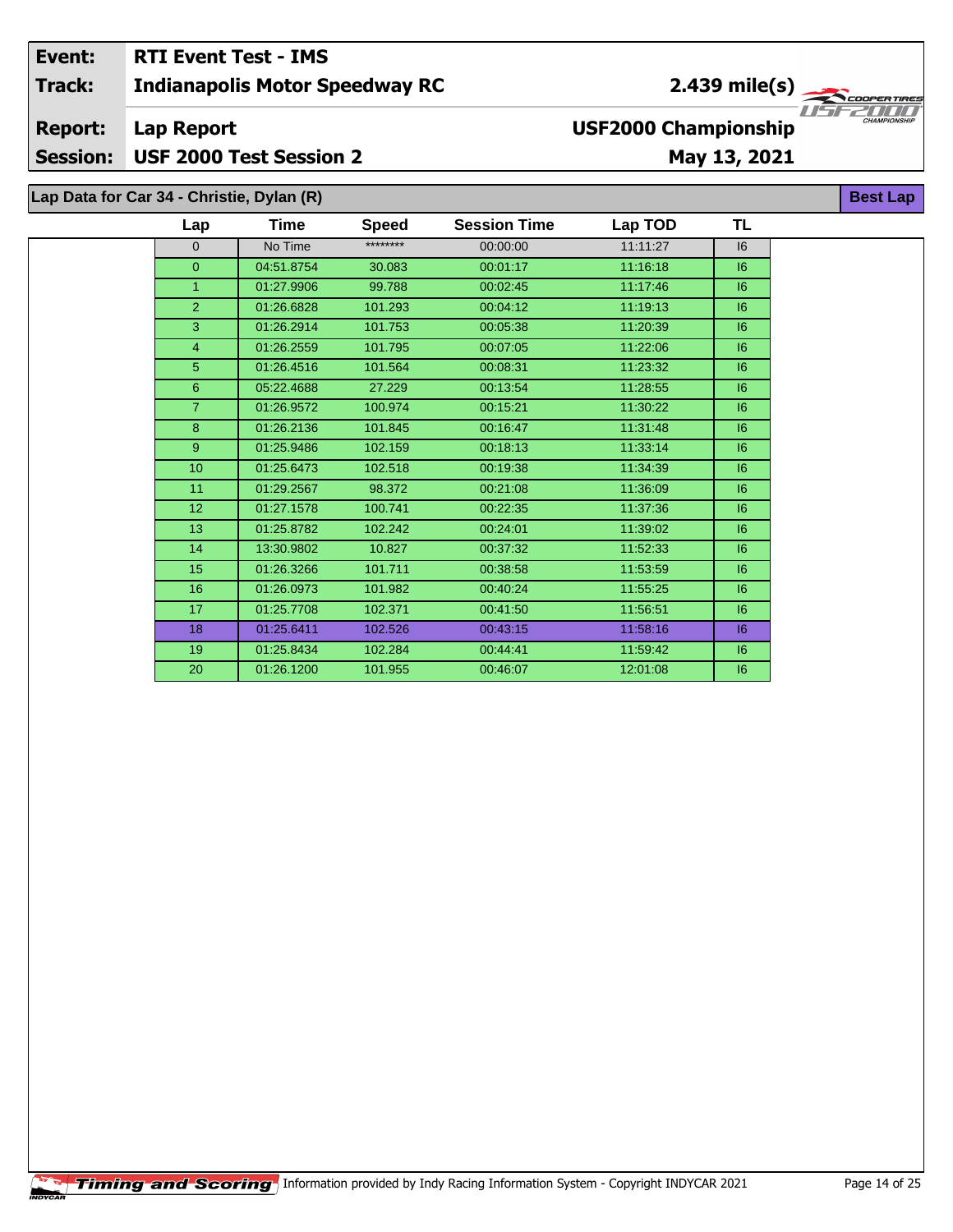#### Event: **RTI Event Test - IMS** 2.439 mile(s) **Indianapolis Motor Speedway RC Track: Report: Lap Report USF2000 Championship Session:** USF 2000 Test Session 2 May 13, 2021

#### Lap Data for Car 4 - d'Orlando, Michael **Time Session Time Speed** Lap \*\*\*\*\*\*\*\*  $00:00:00$  $\overline{0}$ No Time 05:53.4020  $00:02:10$  $\overline{0}$ 24.845

| $\mathbf{1}$   | 01:26.5337 | 101.468 | 00:03:37 | 11:18:38 | 16      |
|----------------|------------|---------|----------|----------|---------|
|                |            |         |          |          |         |
| $\overline{2}$ | 01:25.9795 | 102.122 | 00:05:03 | 11:20:04 | 6       |
| 3              | 01:26.0532 | 102.035 | 00:06:29 | 11:21:30 | 16      |
| $\overline{4}$ | 01:25.6529 | 102.511 | 00:07:55 | 11:22:56 | 6       |
| 5 <sup>5</sup> | 01:25.4939 | 102.702 | 00:09:20 | 11:24:21 | 16      |
| 6              | 01:25.6646 | 102.497 | 00:10:46 | 11:25:47 | 6       |
| $\overline{7}$ | 04:38.8621 | 31.487  | 00:15:25 | 11:30:26 | 16      |
| 8              | 01:25.4469 | 102.759 | 00:16:50 | 11:31:51 | 6       |
| 9              | 01:25.5139 | 102.678 | 00:18:16 | 11:33:17 | 16      |
| 10             | 01:25.0817 | 103.200 | 00:19:41 | 11:34:42 | $16 \,$ |
| 11             | 01:25.5813 | 102.597 | 00:21:06 | 11:36:07 | 16      |
| 12             | 01:25.2978 | 102.938 | 00:22:31 | 11:37:32 | $16 \,$ |
| 13             | 01:25.1298 | 103.141 | 00:23:57 | 11:38:58 | 6       |
| 14             | 04:01.7520 | 36.320  | 00:27:58 | 11:42:59 | 6       |
| 15             | 01:25.5658 | 102.616 | 00:29:24 | 11:44:25 | 6       |
| 16             | 01:25.3451 | 102.881 | 00:30:49 | 11:45:50 | 6       |
| 17             | 06:33.6299 | 22.306  | 00:37:23 | 11:52:24 | 6       |
| 18             | 01:25.9314 | 102.179 | 00:38:49 | 11:53:50 | 6       |
| 19             | 01:24.8389 | 103.495 | 00:40:14 | 11:55:15 | 6       |
| 20             | 01:24.7853 | 103.560 | 00:41:38 | 11:56:39 | 6       |
| 21             | 01:25.0889 | 103.191 | 00:43:04 | 11:58:05 | 6       |
| 22             | 01:25.3920 | 102.825 | 00:44:29 | 11:59:30 | 6       |
| 23             | 02:49.3471 | 51.849  | 00:47:18 | 12:02:19 | 16      |
| 24             | 01:25.6520 | 102.512 | 00:48:44 | 12:03:45 | $16 \,$ |
| 25             | 01:25.4432 | 102.763 | 00:50:09 | 12:05:10 | 16      |

**Best Lap** 

**TL** 

 $\overline{16}$ 

 $16$ 

**Lap TOD** 

11:11:18

 $11:17:11$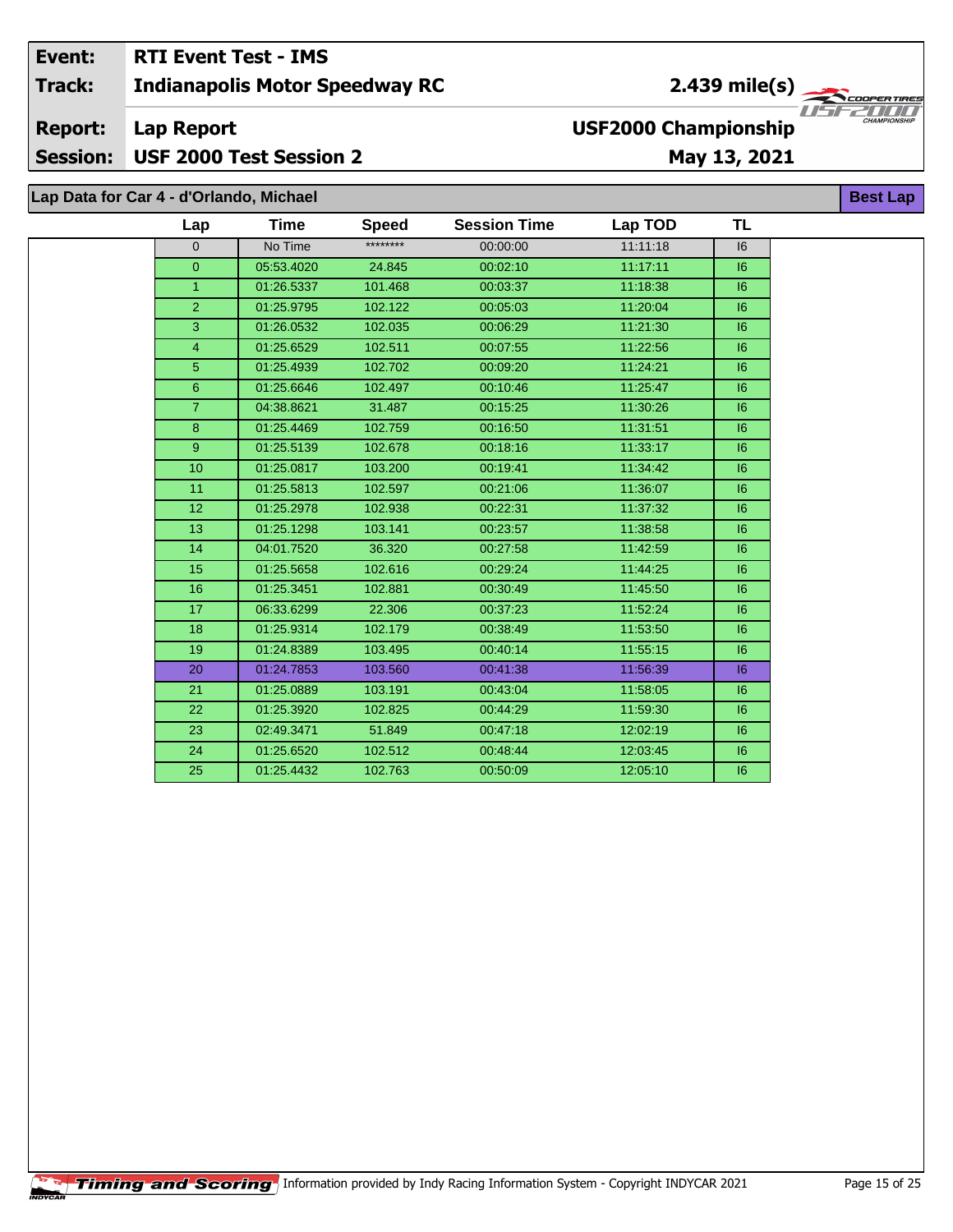#### Event: **RTI Event Test - IMS**  $\frac{2.439 \text{ mile(s)}}{\sqrt{1.57225 \text{ cm/s}}$ **Track: Indianapolis Motor Speedway RC Report: Lap Report USF2000 Championship Session:** USF 2000 Test Session 2 May 13, 2021

Lap Data for Car 42 - Myers, Michael

25

01:27.1005

#### **TL** Lap **Time Session Time Lap TOD Speed** \*\*\*\*\*\*\*\*  $\overline{0}$ No Time 00:00:00 11:11:31  $\overline{16}$  $\overline{0}$ 04:55.1582 29.748 00:01:26 11:16:27  $16$ 11:17:54  $\mathbf{1}$ 01:27.8412 99.958 00:02:53  $16$ 01:27.4039 100.458 11:19:22  $\overline{2}$ 00:04:21  $16$ 3 01:28.3943 99.332 00:05:49 11:20:50  $16$  $\overline{4}$ 01:27.3375 100.534  $00:07:17$  $11:22:18$  $\overline{16}$  $\overline{5}$ 100.949 00:08:44 11:23:45  $\overline{16}$ 01:26.9785  $\overline{6}$ 05:40.2673 25.804 00:14:24 11:29:25  $\overline{16}$  $\overline{7}$ 01:28.4954 99.219 00:15:52 11:30:53  $16$  $\overline{8}$ 01:26.2077 101.852 00:17:18 11:32:19  $\overline{16}$  $\overline{9}$ 01:26.5007 101.507 00:18:45 11:33:46  $\overline{16}$  $10$ 01:26.7219 101.248 00:20:12 11:35:13  $16$  $11$ 01:27.2670 100.615 00:21:39 11:36:40  $16$ 01:26.7795  $\overline{12}$ 101.181 00:23:06 11:38:07  $|6$  $13$ 01:26.7637 101.199 00:24:33 11:39:34  $16$  $14$ 01:27.0812 100.830 00:25:60 11:41:01  $16$  $15$ 01:27.0720 100.841 00:27:27 11:42:28  $|6$  $16$ 10:46.4444 13.583 00:38:13 11:53:14  $\overline{16}$  $\overline{17}$ 01:27.4020 100.460 00:39:41 11:54:42  $\overline{16}$  $\overline{18}$ 01:26.6730 101.305 00:41:07 11:56:08  $\overline{16}$  $\overline{19}$ 01:27.0726 100.840 00:42:34 11:57:35  $\overline{16}$ 20 01:27.4490 100.406 00:44:02 11:59:03  $|6$ 21 01:27.1208 100.784 00:45:29 12:00:30  $|6$  $\overline{22}$ 12:01:57 01:27.0131 100.909 00:46:56  $16$ 23 01:27.0329 100.886 00:48:23 12:03:24  $16$ 24 01:26.7773 101.183 00:49:50 12:04:51  $16$

100.808

00:51:17

12:06:18

 $16$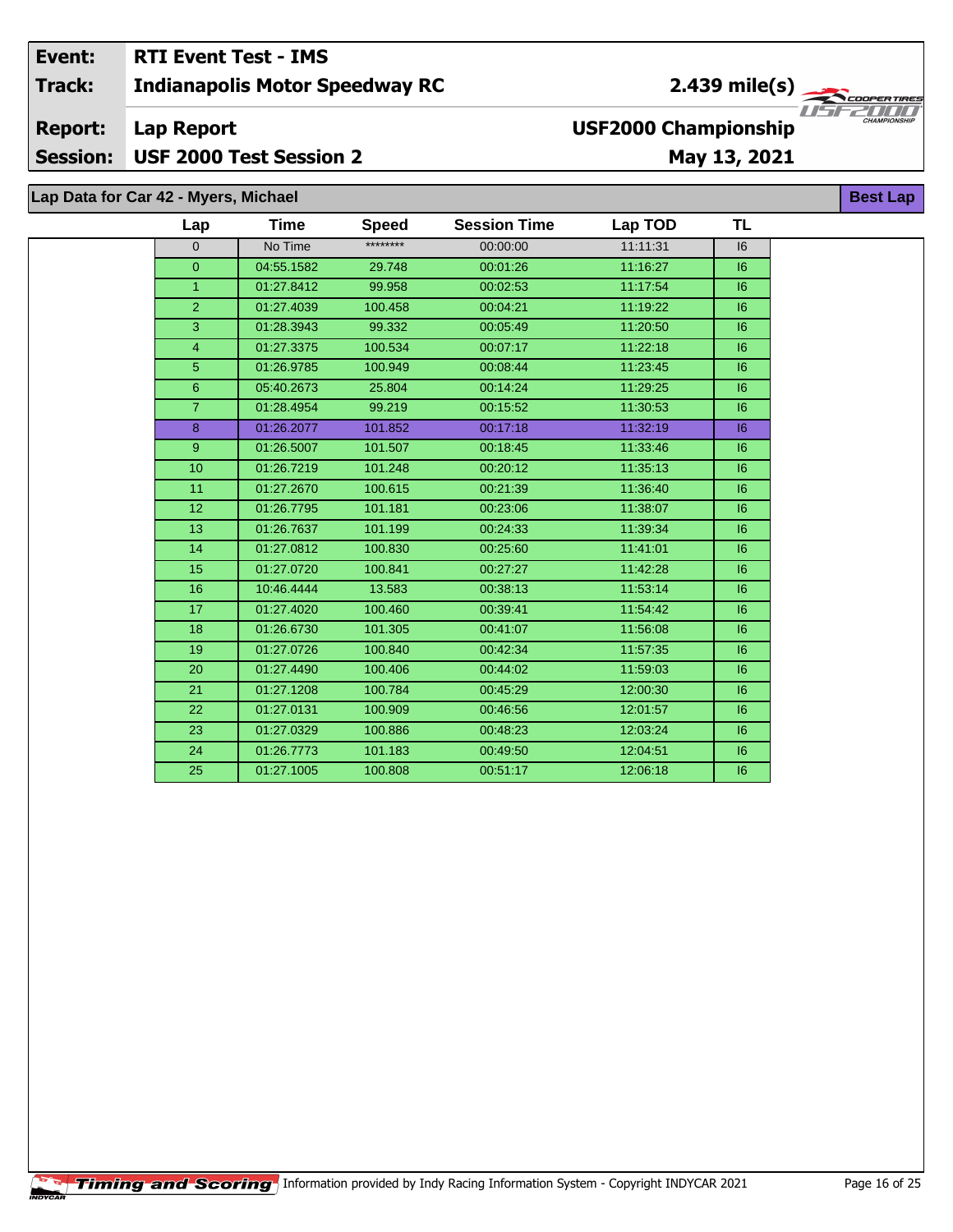#### **RTI Event Test - IMS** Event: 2.439 mile(s)  $\frac{1}{\sqrt{2\pi}}$ **Indianapolis Motor Speedway RC Track:** USF  $\left\langle \rule{0pt}{2.5pt}\right. \frac{}{\left\langle \rule{0pt}{2.5pt}\right. \frac{}{\left\langle \rule{0pt}{2.5pt}\right. \frac{}{\left\langle \rule{0pt}{2.5pt}\right. \frac{}{\left\langle \rule{0pt}{2.5pt}\right. \frac{}{\left\langle \rule{0pt}{2.5pt}\right. \frac{}{\left\langle \rule{0pt}{2.5pt}\right. \frac{}{\left\langle \rule{0pt}{2.5pt}\right. \frac{}{\left\langle \rule{0pt}{2.5pt}\right. \frac{}{\left\langle \rule{0pt}{2.5pt}\right. \frac{}{\left\langle \rule{0pt}{2.5pt}\right. \frac{}$ **Lap Report Report: USF2000 Championship** USF 2000 Test Session 2 May 13, 2021 **Session:** Lap Data for Car 44 - Brooks, Christian **Best Lap**

| Lap            | Time       | <b>Speed</b> | <b>Session Time</b> | Lap TOD  | <b>TL</b> |
|----------------|------------|--------------|---------------------|----------|-----------|
| $\overline{0}$ | No Time    | ********     | 00:00:00            | 11:11:16 | 16        |
| $\overline{0}$ | 05:00.4264 | 29.226       | 00:01:16            | 11:16:17 | 6         |
| $\mathbf{1}$   | 01:34.4878 | 92.926       | 00:02:50            | 11:17:51 | 6         |
| 2 <sup>1</sup> | 01:28.4534 | 99.266       | 00:04:19            | 11:19:20 | 6         |
| 3              | 01:26.2604 | 101.789      | 00:05:45            | 11:20:46 | 6         |
| $\overline{4}$ | 01:29.6352 | 97.957       | 00:07:14            | 11:22:15 | 6         |
| 5 <sup>5</sup> | 01:26.1713 | 101.895      | 00:08:41            | 11:23:42 | 6         |
| 6              | 01:25.7759 | 102.364      | 00:10:06            | 11:25:07 | 6         |
| $\overline{7}$ | 01:25.7564 | 102.388      | 00:11:32            | 11:26:33 | 6         |
| 8              | 01:25.8207 | 102.311      | 00:12:58            | 11:27:59 | 6         |
| 9              | 01:29.3914 | 98.224       | 00:14:27            | 11:29:28 | 6         |
| 10             | 08:44.1585 | 16.751       | 00:23:12            | 11:38:13 | 6         |
| 11             | 01:26.0038 | 102.093      | 00:24:38            | 11:39:39 | 6         |
| 12             | 01:25.3401 | 102.887      | 00:26:03            | 11:41:04 | 6         |
| 13             | 01:25.4465 | 102.759      | 00:27:28            | 11:42:29 | 6         |
| 14             | 04:05.9179 | 35.705       | 00:31:34            | 11:46:35 | 6         |
| 15             | 01:25.6004 | 102.574      | 00:32:60            | 11:48:01 | 6         |
| 16             | 01:25.4486 | 102.757      | 00:34:25            | 11:49:26 | 6         |
| 17             | 01:25.3797 | 102.839      | 00:35:51            | 11:50:52 | 6         |
| 18             | 07:53.8982 | 18.528       | 00:43:45            | 11:58:46 | 6         |
| 19             | 01:25.9655 | 102.139      | 00:45:11            | 12:00:12 | 16        |
| 20             | 01:25.1957 | 103.062      | 00:46:36            | 12:01:37 | 6         |
| 21             | 01:25.2662 | 102.976      | 00:48:01            | 12:03:02 | 6         |
| 22             | 01:25.4051 | 102.809      | 00:49:26            | 12:04:27 | 6         |
| 23             | 01:25.5356 | 102.652      | 00:50:52            | 12:05:53 | 6         |

'ER TIR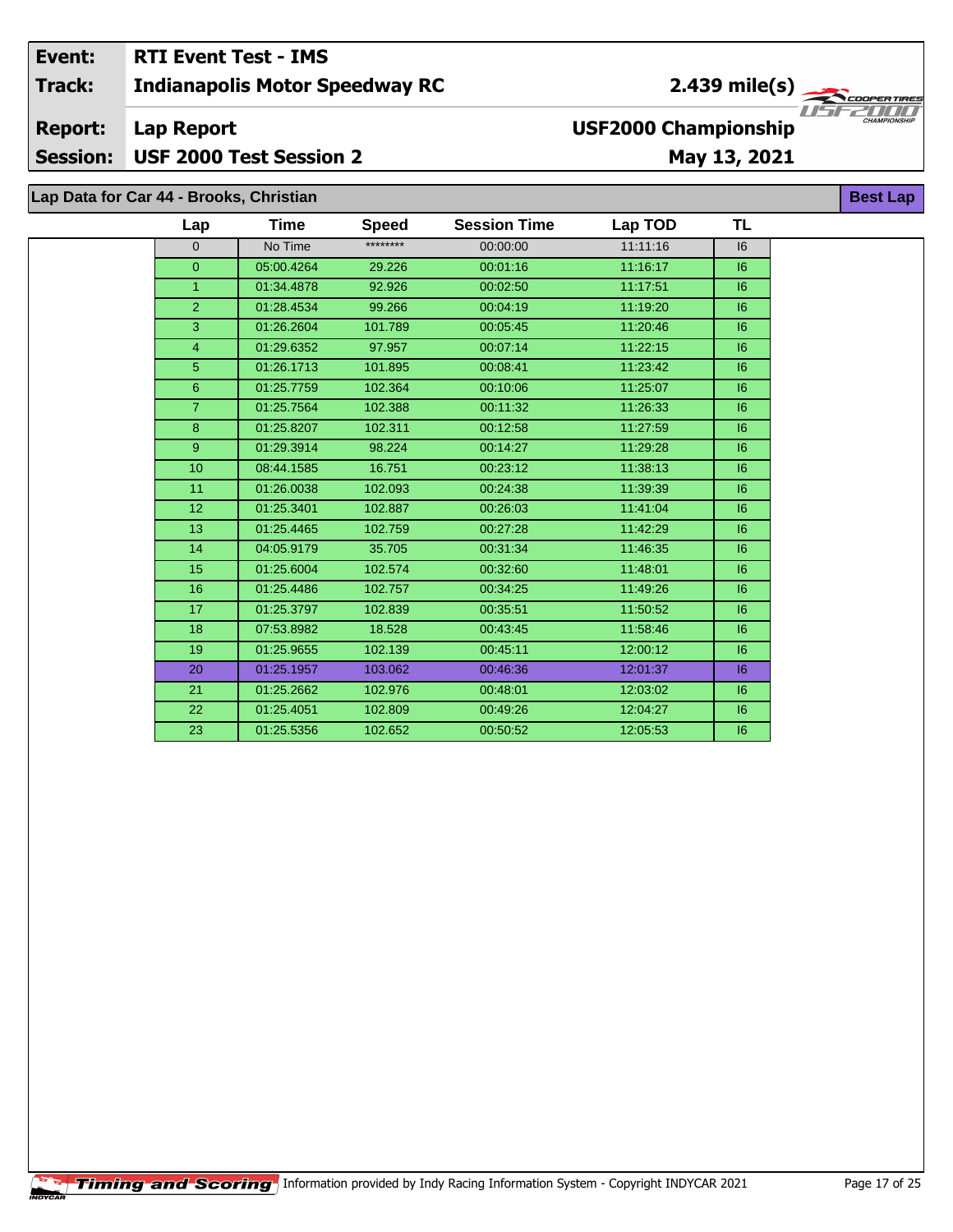#### Event: **RTI Event Test - IMS**  $2.439$  mile(s) **Indianapolis Motor Speedway RC Track:** 'ER TIR USFZULL **Report: Lap Report USF2000 Championship** USF 2000 Test Session 2 **Session:** May 13, 2021 Lap Data for Car 5 - Kohlbecker, Spike (R) **Best Lap**

| Lap             | Time       | <b>Speed</b> | <b>Session Time</b> | Lap TOD  | TL |
|-----------------|------------|--------------|---------------------|----------|----|
| $\Omega$        | No Time    | ********     | 00:00:00            | 11:11:37 | 16 |
| $\overline{0}$  | 07:13.4568 | 20.257       | 00:03:50            | 11:18:51 | 16 |
| $\mathbf{1}$    | 01:26.3213 | 101.718      | 00:05:16            | 11:20:17 | 16 |
| $\overline{2}$  | 01:25.6795 | 102.480      | 00:06:42            | 11:21:43 | 16 |
| 3               | 01:25.6020 | 102.572      | 00:08:08            | 11:23:09 | 6  |
| $\overline{4}$  | 01:25.4942 | 102.702      | 00:09:33            | 11:24:34 | 16 |
| 5 <sup>5</sup>  | 01:25.3308 | 102.898      | 00:10:58            | 11:25:59 | 6  |
| $\,6\,$         | 01:25.1646 | 103.099      | 00:12:24            | 11:27:25 | 6  |
| $\overline{7}$  | 06:13.2392 | 23.525       | 00:18:37            | 11:33:38 | 6  |
| 8               | 01:25.5030 | 102.691      | 00:20:02            | 11:35:03 | 16 |
| 9               | 01:25.3285 | 102.901      | 00:21:28            | 11:36:29 | 16 |
| 10              | 01:25.2259 | 103.025      | 00:22:53            | 11:37:54 | 6  |
| 11              | 01:25.1144 | 103.160      | 00:24:18            | 11:39:19 | 16 |
| 12 <sub>2</sub> | 01:26.5288 | 101.474      | 00:25:44            | 11:40:45 | 6  |
| 13              | 03:56.8546 | 37.071       | 00:29:41            | 11:44:42 | 16 |
| 14              | 01:25.3261 | 102.904      | 00:31:07            | 11:46:08 | 6  |
| 15              | 01:25.2279 | 103.023      | 00:32:32            | 11:47:33 | 6  |
| 16              | 01:25.4007 | 102.814      | 00:33:57            | 11:48:58 | 6  |
| 17              | 01:25.4965 | 102.699      | 00:35:23            | 11:50:24 | 16 |
| 18              | 07:57.2508 | 18.398       | 00:43:20            | 11:58:21 | 16 |
| 19              | 01:25.3962 | 102.820      | 00:44:45            | 11:59:46 | 16 |
| 20              | 01:25.3172 | 102.915      | 00:46:11            | 12:01:12 | 16 |
| 21              | 01:25.4219 | 102.789      | 00:47:36            | 12:02:37 | 6  |
| 22              | 01:25.6847 | 102.473      | 00:49:02            | 12:04:03 | 16 |
| 23              | 01:25.4004 | 102.815      | 00:50:27            | 12:05:28 | 16 |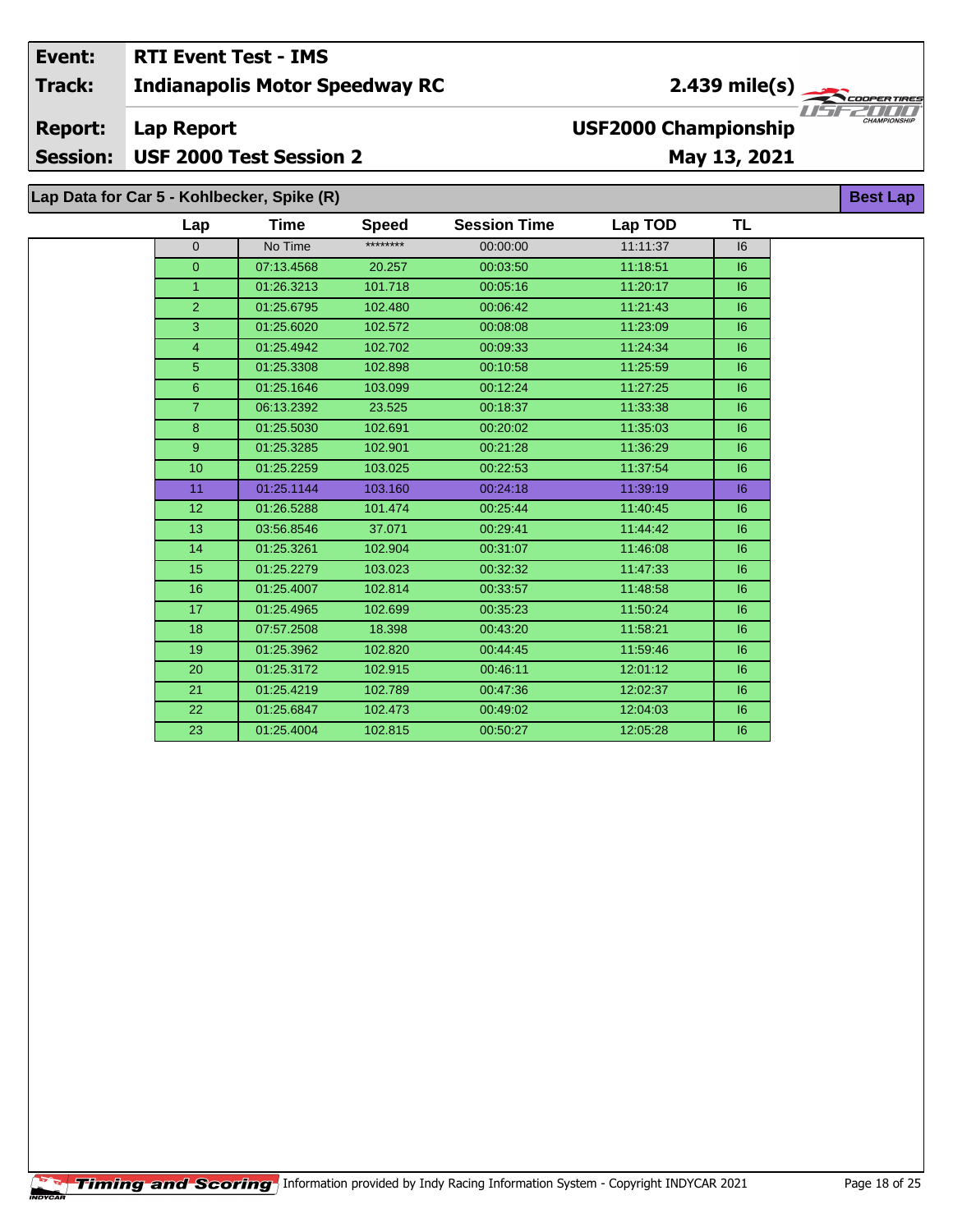## Event: **RTI Event Test - IMS Indianapolis Motor Speedway RC Track:**

#### **Report: Lap Report**

Session: USF 2000 Test Session 2

# May 13, 2021

Lap Data for Car 6 - Garg, Bijoy

| Lap             | Time       | <b>Speed</b> | <b>Session Time</b> | Lap TOD  | TL |  |
|-----------------|------------|--------------|---------------------|----------|----|--|
| $\overline{0}$  | No Time    | ********     | 00:00:00            | 11:11:27 | 16 |  |
| $\overline{0}$  | 05:02.2034 | 29.055       | 00:01:28            | 11:16:29 | 6  |  |
| $\mathbf{1}$    | 01:27.3904 | 100.473      | 00:02:56            | 11:17:57 | 6  |  |
| $\overline{2}$  | 01:26.0991 | 101.980      | 00:04:22            | 11:19:23 | 6  |  |
| $\overline{3}$  | 01:26.9645 | 100.965      | 00:05:49            | 11:20:50 | 6  |  |
| $\overline{4}$  | 01:35.1439 | 92.285       | 00:07:24            | 11:22:25 | 6  |  |
| 5               | 01:25.9820 | 102.119      | 00:08:50            | 11:23:51 | 6  |  |
| $\,6\,$         | 01:26.1572 | 101.911      | 00:10:16            | 11:25:17 | 6  |  |
| $\overline{7}$  | 01:26.0261 | 102.067      | 00:11:42            | 11:26:43 | 6  |  |
| $\bf 8$         | 01:36.9576 | 90.559       | 00:13:19            | 11:28:20 | 6  |  |
| $\overline{9}$  | 04:39.4032 | 31.426       | 00:17:58            | 11:32:59 | 6  |  |
| 10              | 01:26.2747 | 101.773      | 00:19:25            | 11:34:26 | 6  |  |
| 11              | 01:26.6598 | 101.320      | 00:20:51            | 11:35:52 | 6  |  |
| 12 <sup>2</sup> | 01:26.2513 | 101.800      | 00:22:18            | 11:37:19 | 6  |  |
| 13              | 01:26.4525 | 101.563      | 00:23:44            | 11:38:45 | 6  |  |
| 14              | 14:04.1146 | 10.402       | 00:37:48            | 11:52:49 | 6  |  |
| 15              | 01:26.6427 | 101.340      | 00:39:15            | 11:54:16 | 6  |  |
| 16              | 01:26.0286 | 102.064      | 00:40:41            | 11:55:42 | 6  |  |
| 17              | 01:26.3931 | 101.633      | 00:42:07            | 11:57:08 | 6  |  |
| 18              | 01:27.5766 | 100.260      | 00:43:35            | 11:58:36 | 6  |  |
| 19              | 01:30.8335 | 96.665       | 00:45:06            | 12:00:07 | 6  |  |
| 20              | 01:26.4882 | 101.521      | 00:46:32            | 12:01:33 | 6  |  |
| 21              | 01:26.4820 | 101.529      | 00:47:59            | 12:02:60 | 6  |  |
| 22              | 01:26.1739 | 101.892      | 00:49:25            | 12:04:26 | 6  |  |
| 23              | 01:26.5151 | 101.490      | 00:50:51            | 12:05:52 | 16 |  |



**Best Lap** 

**USF2000 Championship**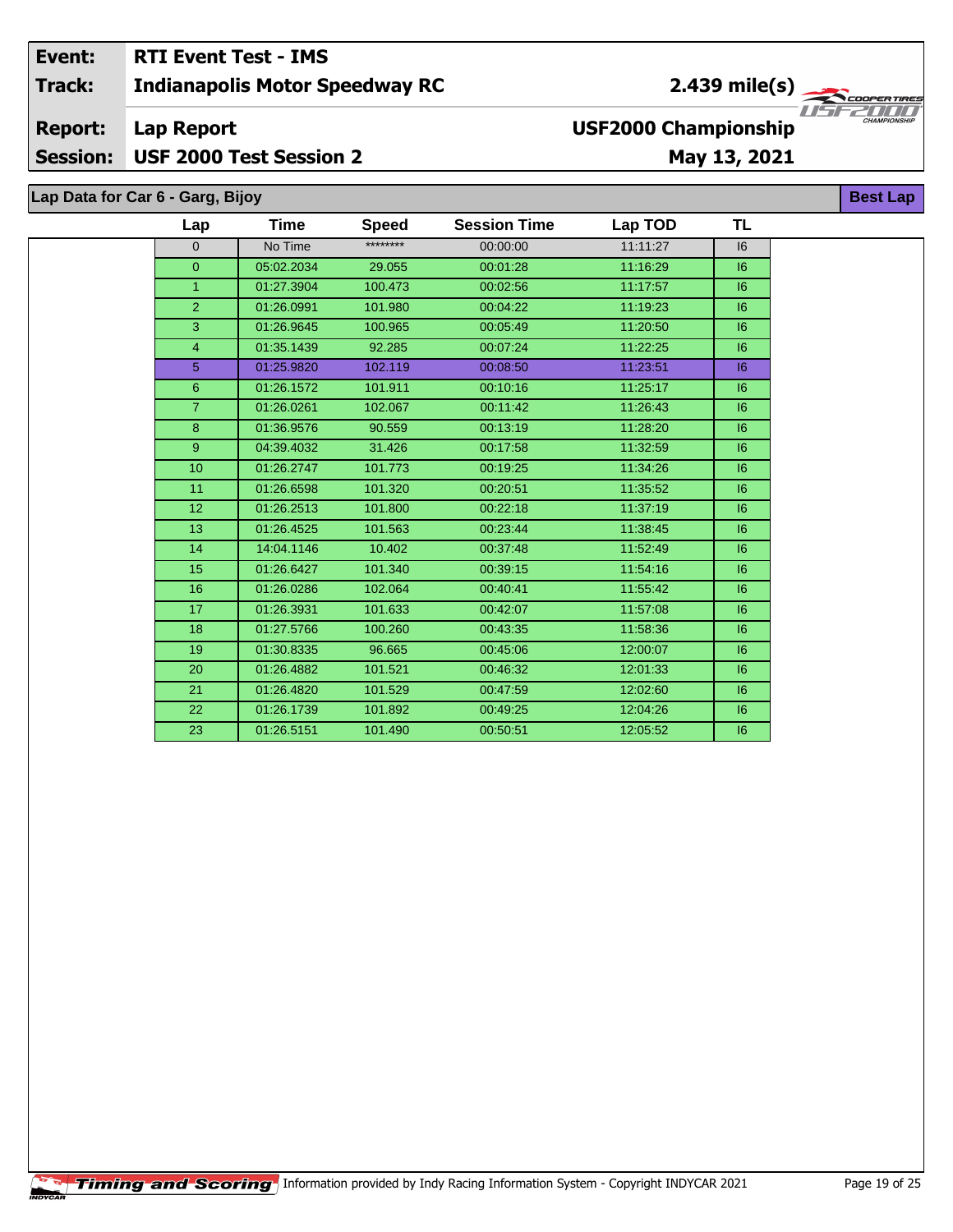#### Event: **RTI Event Test - IMS** 2.439 mile(s)  $\frac{1}{\sqrt{2\pi}}$ **Indianapolis Motor Speedway RC Track:** U S F **Lap Report Report: USF2000 Championship** Session: USF 2000 Test Session 2 May 13, 2021

| Lap Data for Car 63 - Burke, Trey (R) |                 |            |              |                     |          |           |  |
|---------------------------------------|-----------------|------------|--------------|---------------------|----------|-----------|--|
|                                       | Lap             | Time       | <b>Speed</b> | <b>Session Time</b> | Lap TOD  | <b>TL</b> |  |
|                                       | 0               | No Time    | ********     | 00:00:00            | 11:11:30 | 16        |  |
|                                       | $\overline{0}$  | 04:51.6183 | 30.109       | 00:01:21            | 11:16:22 | 6         |  |
|                                       | $\mathbf{1}$    | 01:28.0279 | 99.746       | 00:02:49            | 11:17:50 | 6         |  |
|                                       | $\overline{2}$  | 01:27.5667 | 100.271      | 00:04:16            | 11:19:17 | 6         |  |
|                                       | $\overline{3}$  | 01:26.9869 | 100.939      | 00:05:43            | 11:20:44 | 6         |  |
|                                       | 4               | 01:27.9515 | 99.832       | 00:07:11            | 11:22:12 | 6         |  |
|                                       | $\overline{5}$  | 01:26.9043 | 101.035      | 00:08:38            | 11:23:39 | 6         |  |
|                                       | $6\phantom{1}$  | 01:26.7413 | 101.225      | 00:10:05            | 11:25:06 | 6         |  |
|                                       | $\mathbf{7}$    | 01:26.4523 | 101.564      | 00:11:31            | 11:26:32 | 6         |  |
|                                       | $\bf8$          | 01:26.3396 | 101.696      | 00:12:58            | 11:27:59 | 6         |  |
|                                       | $9\,$           | 01:26.6079 | 101.381      | 00:14:24            | 11:29:25 | 16        |  |
|                                       | 10              | 01:27.0741 | 100.838      | 00:15:51            | 11:30:52 | 16        |  |
|                                       | 11              | 01:26.3798 | 101.649      | 00:17:18            | 11:32:19 | 6         |  |
|                                       | 12 <sub>2</sub> | 01:26.4225 | 101.599      | 00:18:44            | 11:33:45 | 6         |  |
|                                       | 13              | 01:28.0266 | 99.747       | 00:20:12            | 11:35:13 | 6         |  |
|                                       | 14              | 01:27.4144 | 100.446      | 00:21:40            | 11:36:41 | 6         |  |
|                                       | 15              | 01:26.7150 | 101.256      | 00:23:06            | 11:38:07 | 16        |  |
|                                       | 16              | 08:19.0043 | 17.596       | 00:31:25            | 11:46:26 | 6         |  |
|                                       | 17              | 01:28.4087 | 99.316       | 00:32:54            | 11:47:55 | 6         |  |
|                                       | 18              | 01:26.7503 | 101.215      | 00:34:20            | 11:49:21 | 6         |  |
|                                       | 19              | 01:28.8891 | 98.779       | 00:35:49            | 11:50:50 | 6         |  |
|                                       | 20              | 01:28.1985 | 99.553       | 00:37:17            | 11:52:18 | 6         |  |
|                                       | 21              | 05:48.9486 | 25.162       | 00:43:06            | 11:58:07 | 6         |  |
|                                       | 22              | 01:26.9909 | 100.935      | 00:44:33            | 11:59:34 | 6         |  |
|                                       | 23              | 01:27.3196 | 100.555      | 00:46:01            | 12:01:02 | 6         |  |
|                                       | 24              | 01:29.8530 | 97.720       | 00:47:31            | 12:02:32 | 6         |  |
|                                       | 25              | 01:26.7362 | 101.231      | 00:48:57            | 12:03:58 | 6         |  |
|                                       | 26              | 01:28.4497 | 99.270       | 00:50:26            | 12:05:27 | 16        |  |

7000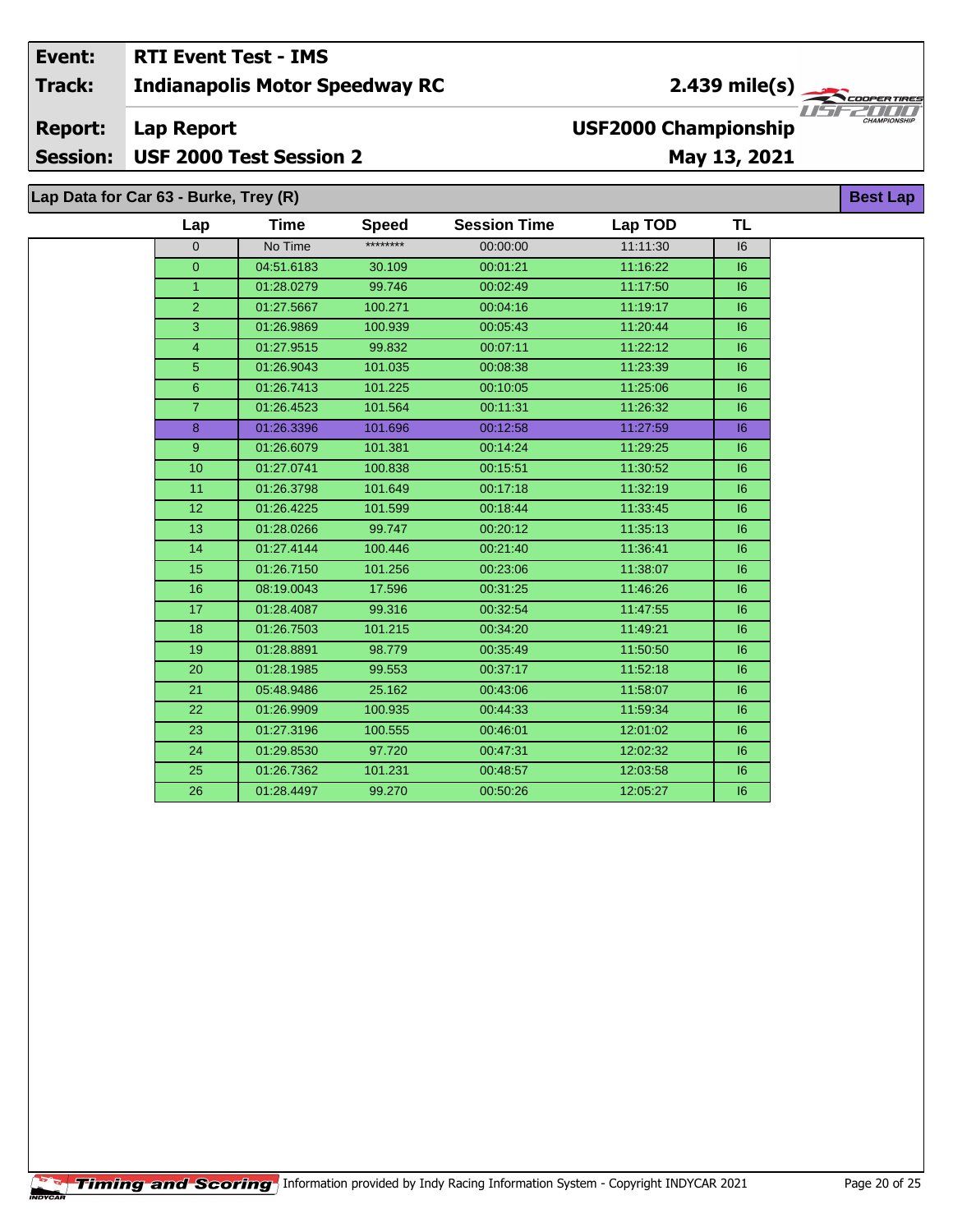#### Event: **RTI Event Test - IMS**  $2.439$  mile(s) **Indianapolis Motor Speedway RC Track:** ER TIR USFZUU **Report: Lap Report USF2000 Championship Session:** USF 2000 Test Session 2 May 13, 2021 Lap Data for Car 8 - Lee, Jackson (R) **Best Lap**

| Lap            | Time       | <b>Speed</b> | <b>Session Time</b> | Lap TOD  | TL |
|----------------|------------|--------------|---------------------|----------|----|
| $\Omega$       | No Time    | ********     | 00:00:00            | 11:11:28 | 16 |
| $\overline{0}$ | 04:58.0056 | 29.464       | 00:01:25            | 11:16:26 | 6  |
| $\mathbf{1}$   | 01:27.0503 | 100.866      | 00:02:52            | 11:17:53 | 6  |
| $\overline{2}$ | 01:26.7542 | 101.210      | 00:04:19            | 11:19:20 | 6  |
| 3              | 01:27.5896 | 100.245      | 00:05:47            | 11:20:48 | 6  |
| $\overline{4}$ | 01:26.3845 | 101.643      | 00:07:13            | 11:22:14 | 6  |
| 5 <sup>5</sup> | 01:26.5821 | 101.411      | 00:08:39            | 11:23:40 | 6  |
| 6              | 01:26.3797 | 101.649      | 00:10:06            | 11:25:07 | 6  |
| $\overline{7}$ | 01:27.4820 | 100.368      | 00:11:33            | 11:26:34 | 16 |
| $\bf{8}$       | 06:58.7370 | 20.969       | 00:18:32            | 11:33:33 | 6  |
| $\overline{9}$ | 01:26.3694 | 101.661      | 00:19:58            | 11:34:59 | 6  |
| 10             | 01:26.2832 | 101.763      | 00:21:25            | 11:36:26 | 6  |
| 11             | 01:26.2956 | 101.748      | 00:22:51            | 11:37:52 | 16 |
| 12             | 01:26.2363 | 101.818      | 00:24:17            | 11:39:18 | 6  |
| 13             | 01:27.6975 | 100.121      | 00:25:45            | 11:40:46 | 6  |
| 14             | 01:26.5644 | 101.432      | 00:27:12            | 11:42:13 | 6  |
| 15             | 01:26.1089 | 101.969      | 00:28:38            | 11:43:39 | 6  |
| 16             | 01:26.7638 | 101.199      | 00:30:04            | 11:45:05 | 6  |
| 17             | 01:26.4408 | 101.577      | 00:31:31            | 11:46:32 | 6  |
| 18             | 01:27.2864 | 100.593      | 00:32:58            | 11:47:59 | 6  |
| 19             | 06:22.5767 | 22.951       | 00:39:21            | 11:54:22 | 6  |
| 20             | 01:26.0283 | 102.064      | 00:40:47            | 11:55:48 | 6  |
| 21             | 01:25.8668 | 102.256      | 00:42:13            | 11:57:14 | 6  |
| 22             | 01:25.8624 | 102.261      | 00:43:38            | 11:58:39 | 6  |
| 23             | 01:26.3001 | 101.743      | 00:45:05            | 12:00:06 | 16 |
| 24             | 01:26.3555 | 101.677      | 00:46:31            | 12:01:32 | 6  |
| 25             | 01:26.4307 | 101.589      | 00:47:58            | 12:02:59 | 16 |
| 26             | 01:26.1659 | 101.901      | 00:49:24            | 12:04:25 | 6  |
| 27             | 01:26.0696 | 102.015      | 00:50:50            | 12:05:51 | 6  |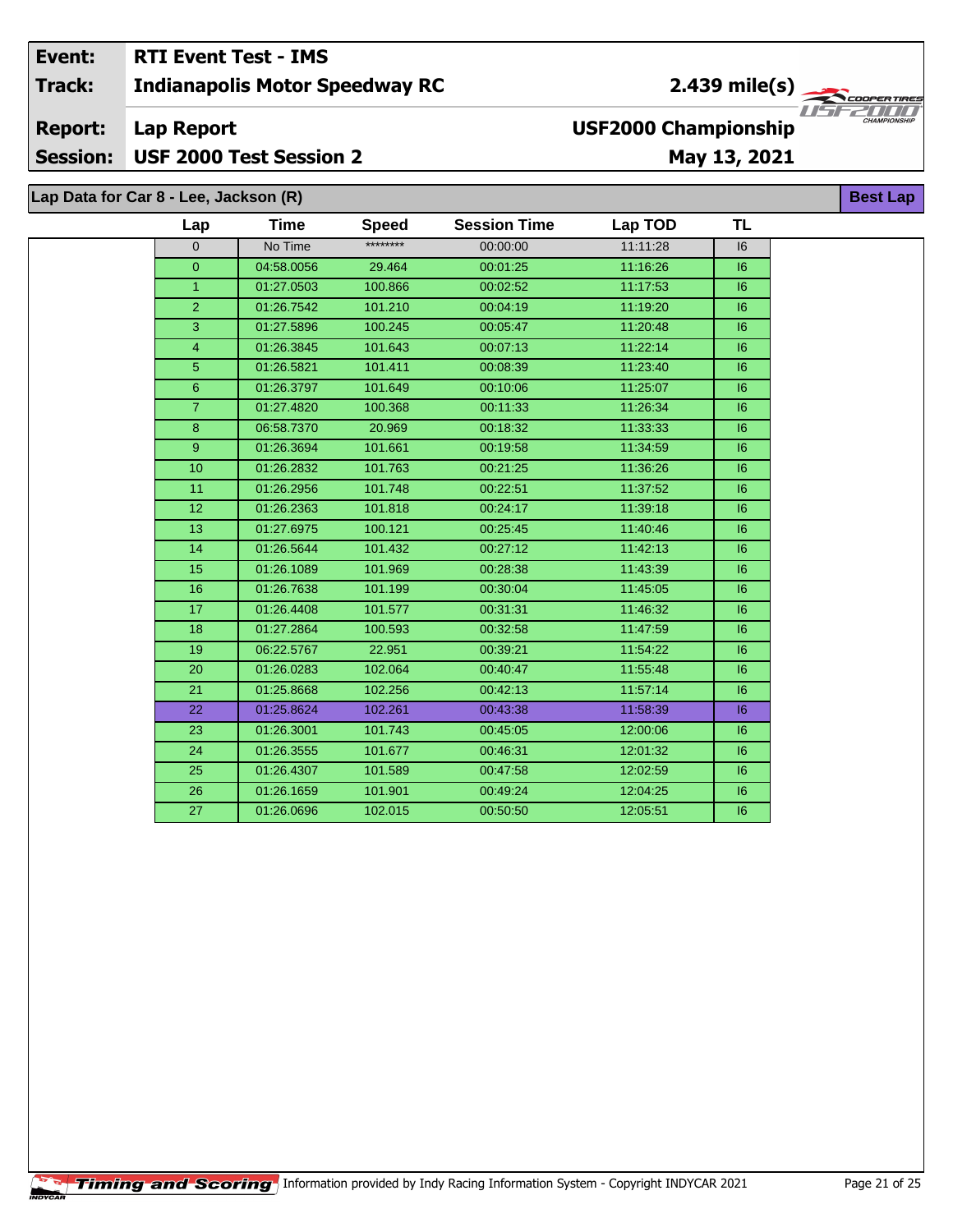| Event:         | <b>RTI Event Test - IMS</b>                |                             |                                     |
|----------------|--------------------------------------------|-----------------------------|-------------------------------------|
| <b>Track:</b>  | <b>Indianapolis Motor Speedway RC</b>      | $2.439$ mile(s)             |                                     |
| <b>Report:</b> | Lap Report                                 | <b>USF2000 Championship</b> | 115122111111<br><b>CHAMPIONSHIP</b> |
|                | Session: USF 2000 Test Session 2           | May 13, 2021                |                                     |
|                |                                            |                             |                                     |
|                | Lap Data for Car 9 - Vodanovich, Peter (R) |                             | <b>Best Lap</b>                     |

| Lap              | Time       | <b>Speed</b> | <b>Session Time</b> | Lap TOD  | TL      |
|------------------|------------|--------------|---------------------|----------|---------|
| $\mathbf{0}$     | No Time    | ********     | 00:00:00            | 11:11:29 | 16      |
| $\Omega$         | 05:03.2576 | 28.954       | 00:01:31            | 11:16:32 | 16      |
| $\mathbf{1}$     | 01:27.1549 | 100.745      | 00:02:58            | 11:17:59 | 6       |
| $\overline{2}$   | 01:26.0280 | 102.064      | 00:04:24            | 11:19:25 | 6       |
| 3                | 01:26.3474 | 101.687      | 00:05:51            | 11:20:52 | 6       |
| $\overline{4}$   | 10:17.3052 | 14.224       | 00:16:08            | 11:31:09 | 6       |
| 5 <sup>5</sup>   | 01:27.9141 | 99.875       | 00:17:36            | 11:32:37 | 6       |
| 6                | 01:25.5768 | 102.603      | 00:19:02            | 11:34:03 | 16      |
| $\overline{7}$   | 01:56.9085 | 75.105       | 00:20:58            | 11:35:59 | 6       |
| 8                | 14:03.4342 | 10.410       | 00:35:02            | 11:50:03 | 6       |
| 9 <sup>°</sup>   | 01:26.2534 | 101.798      | 00:36:28            | 11:51:29 | 6       |
| 10 <sup>1</sup>  | 01:25.7247 | 102.426      | 00:37:54            | 11:52:55 | 6       |
| 11               | 01:25.8877 | 102.231      | 00:39:20            | 11:54:21 | 6       |
| 12 <sup>2</sup>  | 01:25.8853 | 102.234      | 00:40:46            | 11:55:47 | 6       |
| 13 <sub>1</sub>  | 01:26.0631 | 102.023      | 00:42:12            | 11:57:13 | 6       |
| 14               | 01:25.8102 | 102.324      | 00:43:38            | 11:58:39 | 6       |
| 15 <sub>15</sub> | 01:26.1627 | 101.905      | 00:45:04            | 12:00:05 | $16 \,$ |
| 16               | 01:26.9988 | 100.926      | 00:46:31            | 12:01:32 | 6       |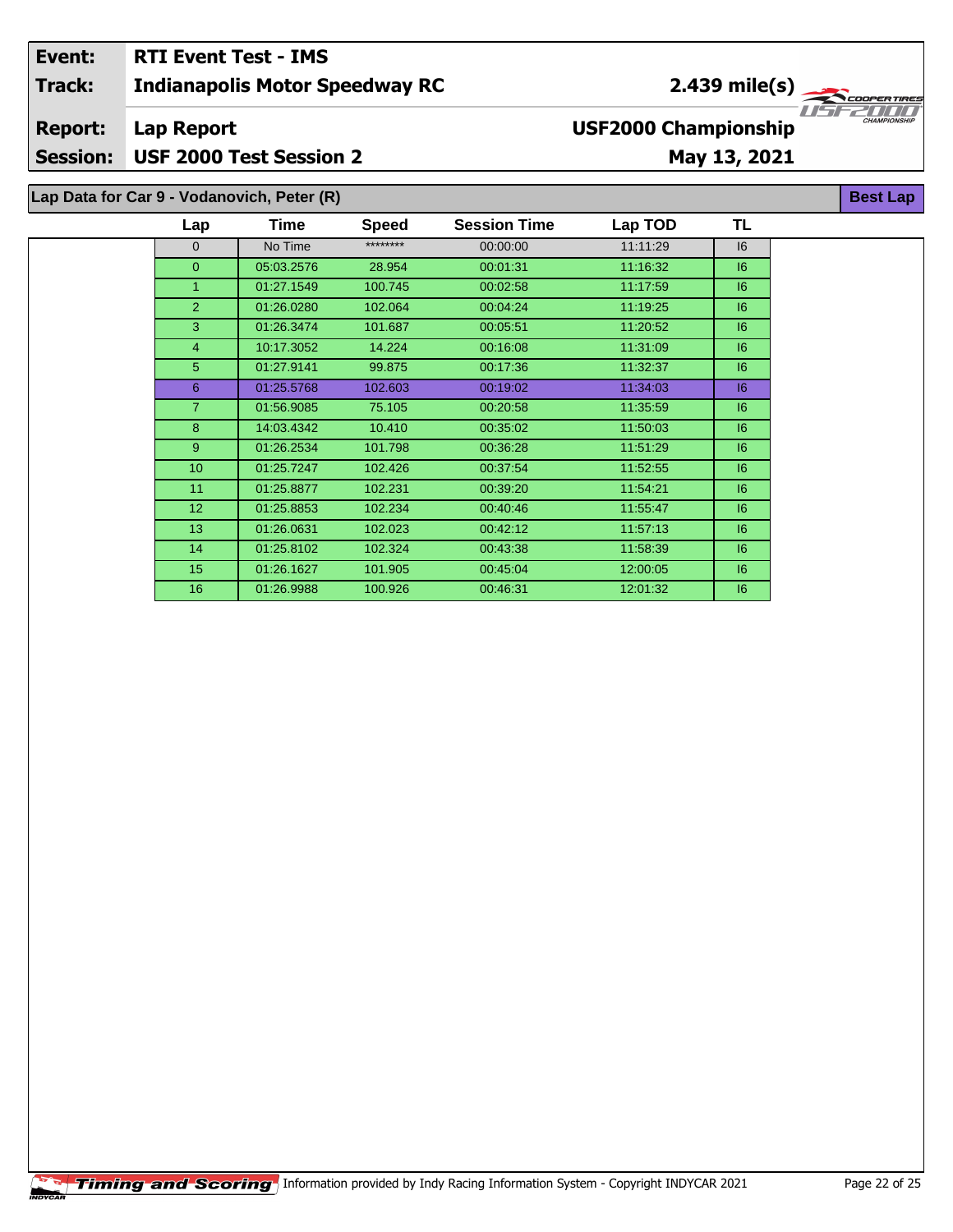#### Event: **RTI Event Test - IMS** 2.439 mile(s)  $\frac{1}{\sqrt{2\pi}}$ **Track: Indianapolis Motor Speedway RC** USF **USF2000 Championship Report: Lap Report** USF 2000 Test Session 2 **Session:** May 13, 2021

| Lap Data for Car 91 - Frazer, Billy (R) |                |             |              |                     |          |    | <b>Best La</b> |
|-----------------------------------------|----------------|-------------|--------------|---------------------|----------|----|----------------|
|                                         | Lap            | <b>Time</b> | <b>Speed</b> | <b>Session Time</b> | Lap TOD  | TL |                |
|                                         | $\overline{0}$ | No Time     | ********     | 00:00:00            | 11:11:16 | 16 |                |
|                                         | $\overline{0}$ | 05:02.6271  | 29.014       | 00:01:17            | 11:16:18 | 6  |                |
|                                         | $\mathbf{1}$   | 01:27.5281  | 100.315      | 00:02:45            | 11:17:46 | 16 |                |
|                                         | $\overline{2}$ | 01:25.9461  | 102.162      | 00:04:11            | 11:19:12 | 16 |                |
|                                         | 3              | 01:28.9757  | 98.683       | 00:05:40            | 11:20:41 | 6  |                |
|                                         | $\overline{4}$ | 01:26.3088  | 101.732      | 00:07:06            | 11:22:07 | 6  |                |
|                                         | $\overline{5}$ | 01:26.3419  | 101.693      | 00:08:32            | 11:23:33 | 6  |                |
|                                         | $6\phantom{a}$ | 01:26.3983  | 101.627      | 00:09:59            | 11:24:60 | 6  |                |
|                                         | $\overline{7}$ | 01:26.4108  | 101.612      | 00:11:25            | 11:26:26 | 6  |                |
|                                         | 8              | 01:30.0192  | 97.539       | 00:12:55            | 11:27:56 | 6  |                |
|                                         | 9              | 01:26.6055  | 101.384      | 00:14:22            | 11:29:23 | 6  |                |
|                                         | 10             | 01:26.4216  | 101.600      | 00:15:48            | 11:30:49 | 6  |                |
|                                         | 11             | 01:26.7591  | 101.204      | 00:17:15            | 11:32:16 | 6  |                |
|                                         | 12             | 01:26.6549  | 101.326      | 00:18:42            | 11:33:43 | 6  |                |
|                                         | 13             | 01:26.4012  | 101.624      | 00:20:08            | 11:35:09 | 6  |                |
|                                         | 14             | 01:26.4385  | 101.580      | 00:21:34            | 11:36:35 | 6  |                |
|                                         | 15             | 05:29.8456  | 26.620       | 00:27:04            | 11:42:05 | 16 |                |
|                                         | 16             | 01:26.6686  | 101.310      | 00:28:31            | 11:43:32 | 6  |                |
|                                         | 17             | 01:26.0447  | 102.045      | 00:29:57            | 11:44:58 | 6  |                |
|                                         | 18             | 01:25.8107  | 102.323      | 00:31:23            | 11:46:24 | 6  |                |
|                                         | 19             | 01:25.9869  | 102.113      | 00:32:49            | 11:47:50 | 16 |                |
|                                         | 20             | 01:25.8735  | 102.248      | 00:34:15            | 11:49:16 | 6  |                |
|                                         | 21             | 01:25.9129  | 102.201      | 00:35:41            | 11:50:42 | 6  |                |
|                                         | 22             | 01:26.0161  | 102.079      | 00:37:07            | 11:52:08 | 6  |                |
|                                         | 23             | 01:28.4263  | 99.296       | 00:38:35            | 11:53:36 | 6  |                |
|                                         | 24             | 01:25.9121  | 102.202      | 00:40:01            | 11:55:02 | 6  |                |
|                                         | 25             | 01:26.0578  | 102.029      | 00:41:27            | 11:56:28 | 6  |                |
|                                         | 26             | 01:25.8427  | 102.285      | 00:42:53            | 11:57:54 | 6  |                |
|                                         | 27             | 01:25.9351  | 102.175      | 00:44:19            | 11:59:20 | 16 |                |
|                                         | 28             | 01:26.1320  | 101.941      | 00:45:45            | 12:00:46 | 16 |                |
|                                         | 29             | 01:26.0331  | 102.058      | 00:47:11            | 12:02:12 | 6  |                |

ER TIR

 $\sqrt{I/I/I}$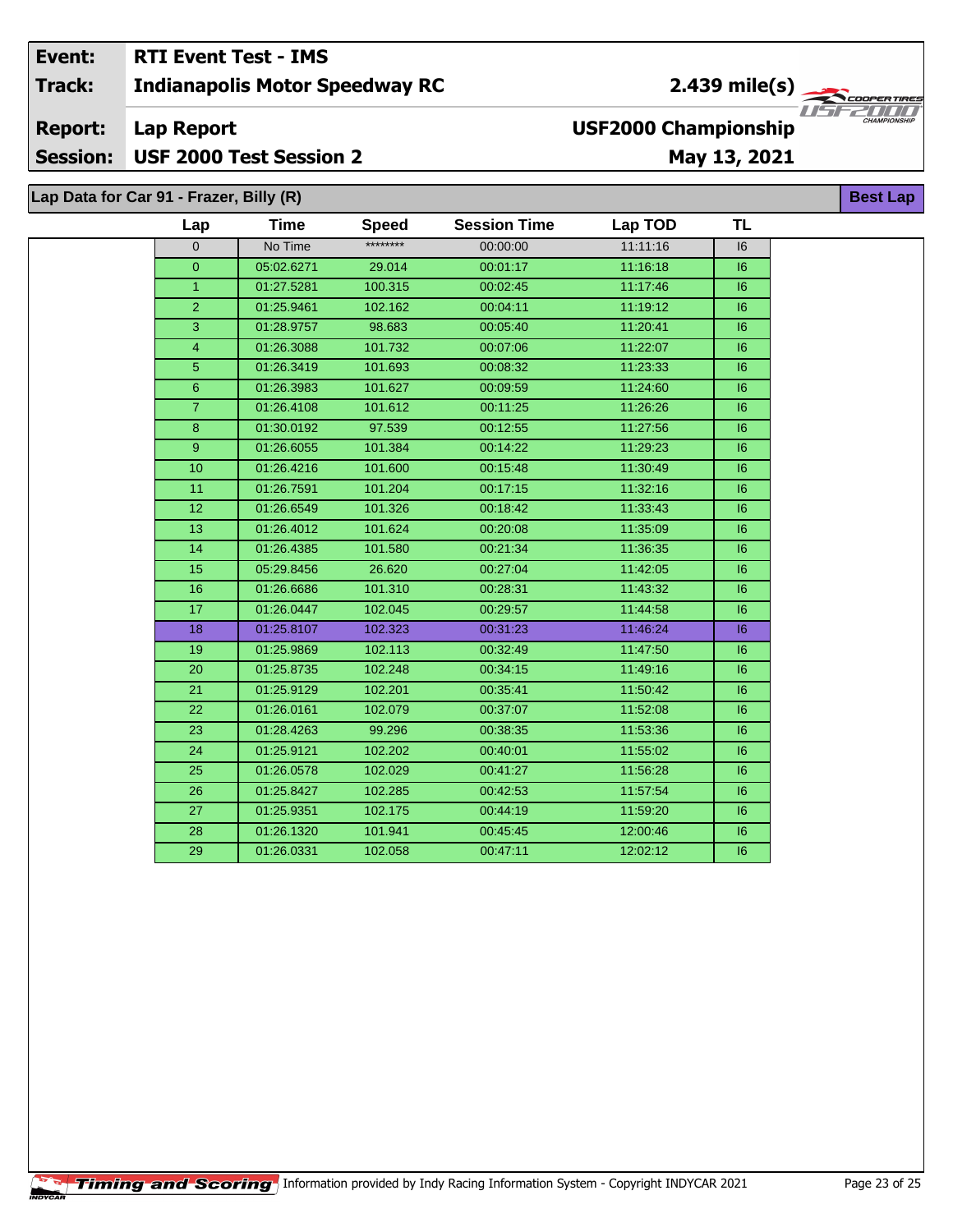#### Event: **RTI Event Test - IMS** 2.439 mile(s) **Indianapolis Motor Speedway RC Track: Lap Report Report: USF2000 Championship** USF 2000 Test Session 2 **Session:** May 13, 2021 Lap Data for Car 92 - Round-Garrido, Matt **Best Lap**

| Lap             | <b>Time</b> | <b>Speed</b> | <b>Session Time</b> | Lap TOD  | TL |
|-----------------|-------------|--------------|---------------------|----------|----|
| $\overline{0}$  | No Time     | ********     | 00:00:00            | 11:11:17 | 6  |
| $\overline{0}$  | 04:59.9044  | 29.277       | 00:01:16            | 11:16:17 | 6  |
| $\mathbf{1}$    | 01:32.3768  | 95.050       | 00:02:49            | 11:17:50 | 6  |
| $\overline{2}$  | 01:28.3925  | 99.334       | 00:04:17            | 11:19:18 | 16 |
| $\overline{3}$  | 01:40.6524  | 87.235       | 00:05:58            | 11:20:59 | 6  |
| $\overline{4}$  | 01:27.9903  | 99.788       | 00:07:26            | 11:22:27 | 6  |
| 5               | 01:26.6241  | 101.362      | 00:08:52            | 11:23:53 | 6  |
| $\,6\,$         | 01:26.4802  | 101.531      | 00:10:19            | 11:25:20 | 16 |
| $\overline{7}$  | 01:26.4165  | 101.606      | 00:11:45            | 11:26:46 | 6  |
| 8               | 01:26.3724  | 101.657      | 00:13:11            | 11:28:12 | 6  |
| 9               | 01:26.3286  | 101.709      | 00:14:38            | 11:29:39 | 6  |
| 10              | 01:26.2877  | 101.757      | 00:16:04            | 11:31:05 | 16 |
| 11              | 01:26.1660  | 101.901      | 00:17:30            | 11:32:31 | 16 |
| 12 <sup>°</sup> | 06:19.7209  | 23.123       | 00:23:50            | 11:38:51 | 16 |
| 13              | 01:26.0406  | 102.049      | 00:25:16            | 11:40:17 | 6  |
| 14              | 01:25.9089  | 102.206      | 00:26:42            | 11:41:43 | 16 |
| 15              | 01:25.9486  | 102.159      | 00:28:08            | 11:43:09 | 6  |
| 16              | 01:25.8210  | 102.311      | 00:29:34            | 11:44:35 | 16 |
| 17              | 05:26.1406  | 26.922       | 00:34:60            | 11:50:01 | 6  |
| 18              | 01:25.8708  | 102.251      | 00:36:26            | 11:51:27 | 6  |
| 19              | 01:25.7490  | 102.397      | 00:37:51            | 11:52:52 | 6  |
| 20              | 01:25.9592  | 102.146      | 00:39:17            | 11:54:18 | 6  |
| 21              | 01:25.5788  | 102.600      | 00:40:43            | 11:55:44 | 6  |
| 22              | 01:25.6900  | 102.467      | 00:42:09            | 11:57:10 | 6  |
| 23              | 03:49.5066  | 38.258       | 00:45:58            | 12:00:59 | 6  |
| 24              | 01:26.0838  | 101.998      | 00:47:24            | 12:02:25 | 6  |
| 25              | 01:25.3813  | 102.838      | 00:48:50            | 12:03:51 | 16 |
| 26              | 01:26.6042  | 101.385      | 00:50:16            | 12:05:17 | 6  |